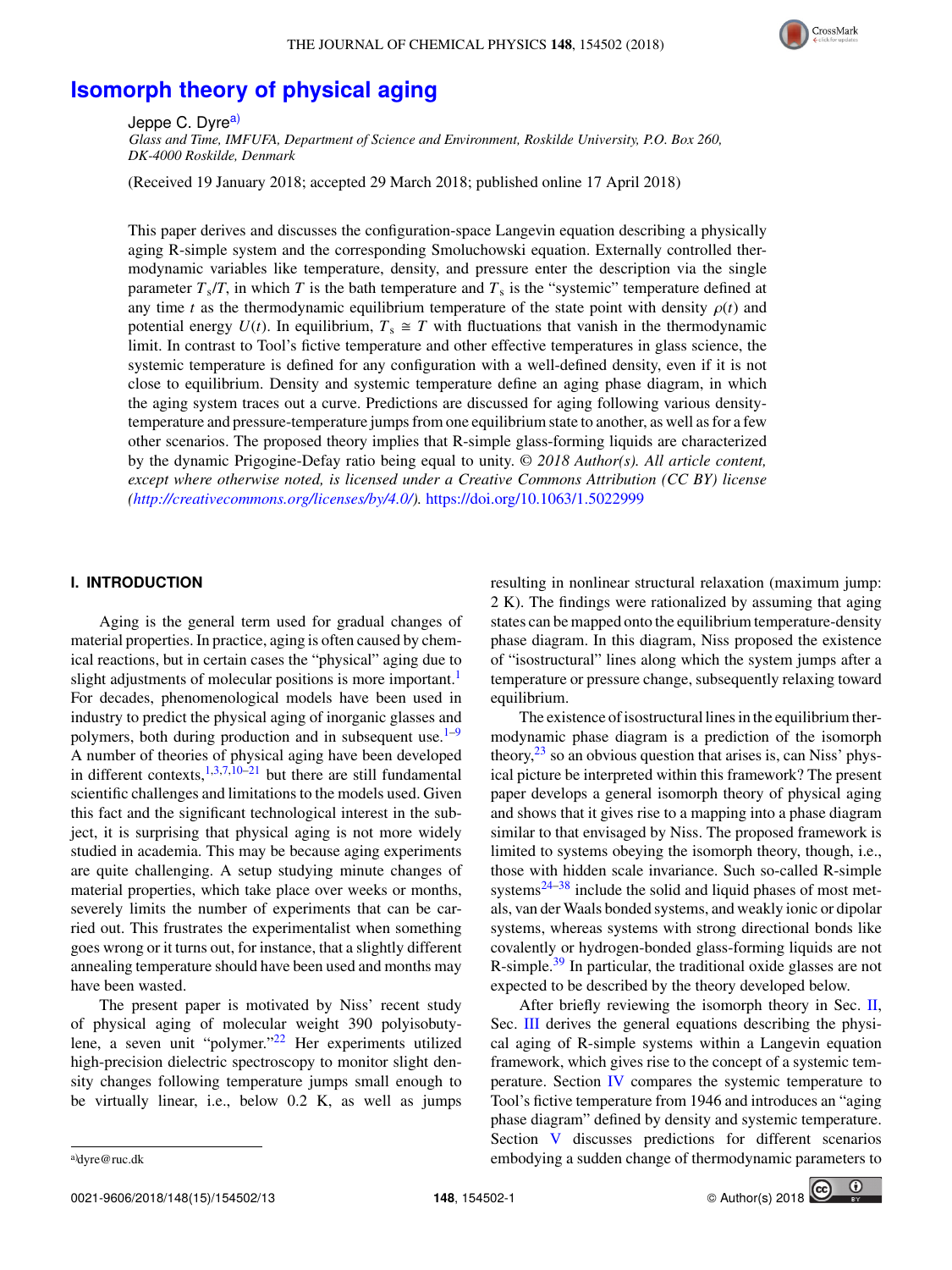new constant values, and Sec. [VI](#page-8-0) discusses a few other predictions. Finally, Sec. [VII](#page-8-1) gives a brief discussion. The [Appendix](#page-9-0) connects to the characterization of single-order-parameter systems in terms of their linear-response thermoviscoelastic prop-erties<sup>[40](#page-10-11)</sup> by showing that the theory developed here implies a dynamic Prigogine-Defay ratio that is equal to unity.

#### <span id="page-1-0"></span>**II. ISOMORPH THEORY**

If the vector of all *N* particle coordinates is denoted by  $\mathbf{R} \equiv (\mathbf{r}_1, \dots, \mathbf{r}_N)$  and the potential-energy function by  $U(\mathbf{R})$ , an R-simple system by definition obeys the following condition for uniform scaling of same density configurations  $\mathbf{R}_a$  and **:<sup>[41](#page-10-12)</sup>** 

<span id="page-1-1"></span>
$$
U(\mathbf{R}_{\mathrm{a}}) < U(\mathbf{R}_{\mathrm{b}}) \Rightarrow U(\lambda \mathbf{R}_{\mathrm{a}}) < U(\lambda \mathbf{R}_{\mathrm{b}}). \tag{1}
$$

Here  $\lambda$  is a scaling parameter. For realistic R-simple systems, the scale-invariance property Eq. [\(1\)](#page-1-1) is only obeyed for  $\lambda$ 's not too different from unity and only for the majority of the system's physically relevant configurations; how well the theory applies depends on the state points in question. For most systems obeying Eq. [\(1\)](#page-1-1) to a good approximation, this is not obvious from the mathematical expression for the potential energy, which is why the term "hidden scale invariance" is sometimes used.<sup>[39](#page-10-10)</sup>

R-simple systems have isomorphs in their thermodynamic phase diagram, which are lines along which the system's structure and dynamics are invariant to a good approximation. $39$  Due to its isomorphs, an R-simple system has a phase diagram that is one-dimensional in regard to many properties. This excludes convoluted variation of physical quantities throughout the phase diagram; hence the name "R-simple" for systems that have isomorphs (the term "simple system" implies a system of particles interacting via pair potentials $42-55$  $42-55$ ).

Isomorph theory is based on the use of reduced units. These are macroscopically defined and different from the units usually used in reporting results from computer simulations based on the parameters of the interaction potential. At any given thermodynamic state point, reduced units are defined from the length  $l_0$ , in which  $\rho = N/V$  is the particle number density,

<span id="page-1-5"></span>
$$
l_0 \equiv \rho^{-1/3},\tag{2}
$$

the thermal energy  $e_0$ , in which  $T$  is the temperature,

$$
e_0 \equiv k_B T,\tag{3}
$$

and the time  $t_0$ , in which  $\mu$  is the generalized mobility defined in the Langevin equation [\(15\),](#page-2-1)

<span id="page-1-6"></span>
$$
t_0 \equiv l_0^2 / (\mu e_0) = \rho^{-2/3} / (\mu k_B T). \tag{4}
$$

These units are state-point dependent, but experimentally accessible without knowing the system's Hamiltonian (Newtonian dynamics lead to the different time unit  $t_0 = \rho^{-1/3} \sqrt{m/k_B T}$ , where *m* is the average particle mass<sup>[23,](#page-10-7)[55](#page-11-0)</sup>).<br>The isomorph concept is derived from Eq. (1) as follows The isomorph concept is derived from Eq. [\(1\)](#page-1-1) as follows.

Recall that the excess entropy  $S_{ex}$  is the entropy minus that of an ideal gas at the same temperature and density<sup>[56](#page-11-1)</sup> ( $S_{\rm ex}$  < 0 because a liquid is always more ordered than a gas). One defines the microscopic excess entropy function  $S_{ex}(\mathbf{R})$  as the thermodynamic excess entropy of the equilibrium state with

density  $\rho$  and average potential energy  $U(\mathbf{R})$ .<sup>[41](#page-10-12)</sup> Thus two configurations have the same excess entropy if they have the same density and potential energy (it is assumed that all physically relevant configurations fill out the volume *V* with no holes and thus define a unique density). Utilizing the microcanonical expression for the excess entropy  $S_{ex}$ , Ref. [41](#page-10-12) showed from Eq. [\(1\)](#page-1-1) that *S*ex(**R**) depends only on a configuration's *reduced* coordinate vector  $\tilde{\mathbf{R}} \equiv \mathbf{R}/l_0 = \rho^{1/3}\mathbf{R}$ , i.e.,

<span id="page-1-2"></span>
$$
S_{\text{ex}}(\mathbf{R}) = S_{\text{ex}}(\tilde{\mathbf{R}}).
$$
 (5)

If  $U(\rho, S_{\text{ex}})$  is the thermodynamic average potential energy regarded as a function of density and excess entropy, the definition of  $S_{\text{ex}}(\mathbf{R})$  in conjunction with Eq. [\(5\)](#page-1-2) leads to

<span id="page-1-3"></span>
$$
U(\mathbf{R}) = U(\rho, S_{\text{ex}}(\tilde{\mathbf{R}})).
$$
 (6)

Equation [\(6\)](#page-1-3) implies invariance of the reduced-unit structure and dynamics along the curves of constant *S*ex in the thermodynamic phase diagram.<sup>[41](#page-10-12)</sup> These curves are termed isomorphs. $23,41$  $23,41$ 

Although the isomorph theory is exact only for systems with an Euler-homogeneous potential-energy function plus a constant, its predictions have been confirmed in computer simulations of Lennard-Jones type systems,  $23,57$  $23,57$  simple molecular models,  $58$  crystals,  $59$  nano-confined liquids,  $60$  non-linear shear flows,  $61$  zero-temperature plastic flows of glasses,  $62$  polymerlike flexible molecules,  $63,64$  $63,64$  metals studied by density functional theory (DFT) *ab initio* computer simulations,<sup>[65](#page-11-10)</sup> plas- $\text{mas},^{66}$  $\text{mas},^{66}$  $\text{mas},^{66}$  non-viscous liquids,  $^{55,67}$  $^{55,67}$  $^{55,67}$  $^{55,67}$  and the Lennard-Jones fluid in four dimensions.<sup>[68](#page-11-13)</sup> Moreover, the theory recently provided the basis for quantitative predictions for the thermodynamics of freezing and melting and how various quantities change along the melting line. $69,70$  $69,70$  Experimental confirmations of isomorph-theory predictions have been presented in Refs. [22](#page-10-6) and [71–](#page-11-16)[75.](#page-11-17) In particular, the density-scaling relation obeyed by many glass-forming liquids<sup>[76](#page-11-18)[–79](#page-11-19)</sup> and the so-called isochronal superposition property $33,74,80,81$  $33,74,80,81$  $33,74,80,81$  $33,74,80,81$  are both consequences of the theory. $23$ 

Consider now two state points  $(\rho_1, T_1)$  and  $(\rho_2, T_2)$  on the isomorph with excess entropy  $S_{\text{ex}}^0$ , and suppose **R**<sub>1</sub> and **R**<sub>2</sub> are configurations of these state points corresponding to different densities but with the same reduced coordinates, i.e.,  $\tilde{\mathbf{R}}_1 = \tilde{\mathbf{R}}_2$ . Since  $(\partial U/\partial S_{\text{ex}})_\rho = T_1^{41}$  $(\partial U/\partial S_{\text{ex}})_\rho = T_1^{41}$  $(\partial U/\partial S_{\text{ex}})_\rho = T_1^{41}$  first-order Taylor expansions of Eq. (6) lead to sions of Eq.  $(6)$  lead to

<span id="page-1-4"></span>
$$
U(\mathbf{R}_1) = U_1 + T_1 \left( S_{\text{ex}}(\tilde{\mathbf{R}}_1) - S_{\text{ex}}^0 \right),
$$
  
\n
$$
U(\mathbf{R}_2) = U_2 + T_2 \left( S_{\text{ex}}(\tilde{\mathbf{R}}_2) - S_{\text{ex}}^0 \right).
$$
\n(7)

Here  $U_1$  and  $U_2$  are the average potential energies at the two state points (henceforth, whenever we write a quantity without reference to a configuration **R**, the equilibrium thermal average of this quantity at the state point in question is implied, e.g.,  $U = \langle U(\mathbf{R}) \rangle$ , etc.). Eliminating  $S_{\text{ex}}(\tilde{\mathbf{R}}_1) - S_{\text{ex}}^0 = S_{\text{ex}}(\tilde{\mathbf{R}}_2) - S_{\text{ex}}^0$ one gets

<span id="page-1-7"></span>
$$
\frac{U(\mathbf{R}_1) - U_1}{T_1} = \frac{U(\mathbf{R}_2) - U_2}{T_2}.
$$
 (8)

In this approximation, the Boltzmann canonical probabilities of configurations from two isomorphic state points, which can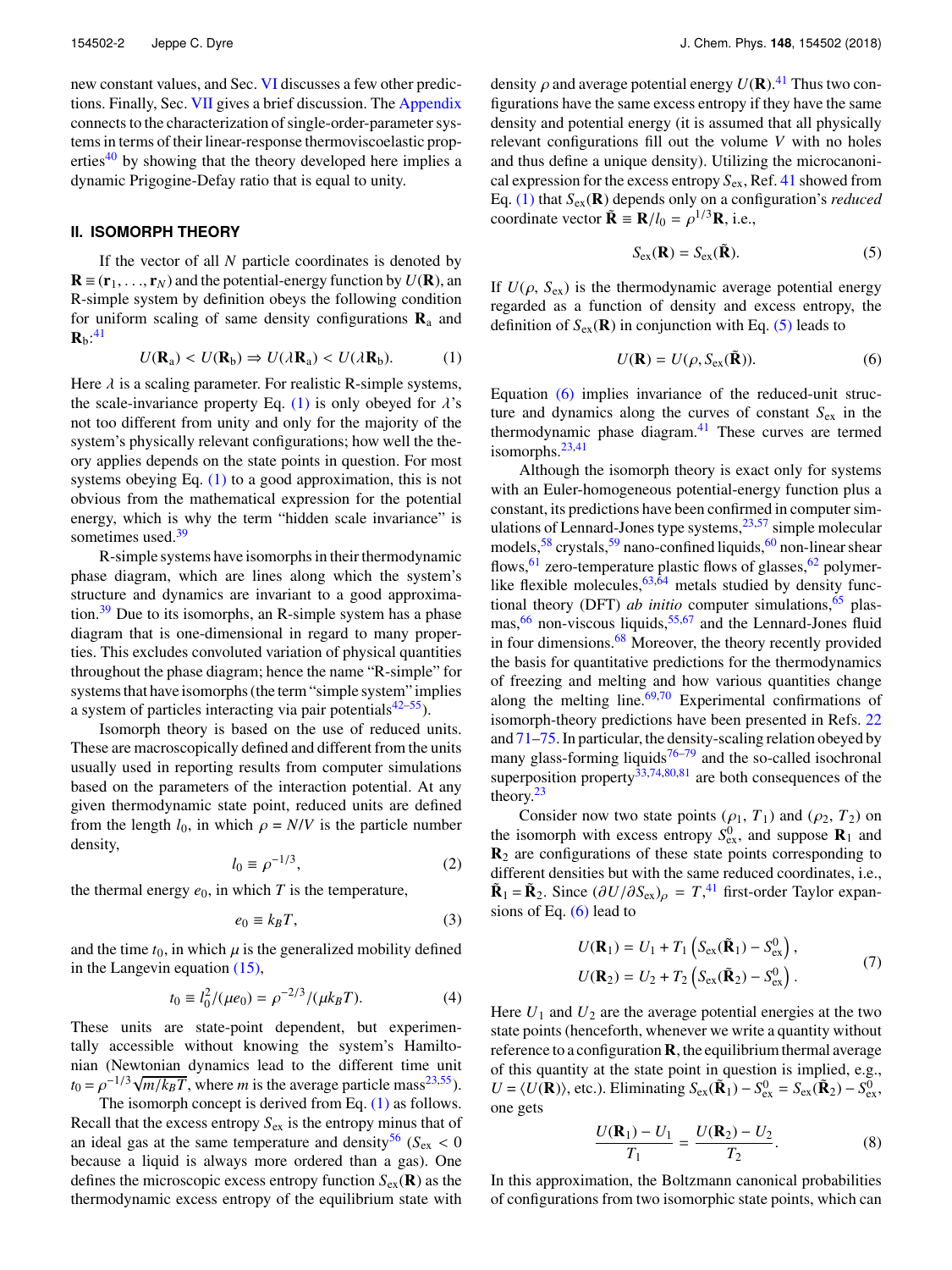be scaled uniformly into one another, are thus proportional,  $23$ i.e.,

$$
e^{-U(\mathbf{R}_1)/k_B T_1} = C_{12} e^{-U(\mathbf{R}_2)/k_B T_2} \text{ whenever } \rho_1^{1/3} \mathbf{R}_1 = \rho_2^{1/3} \mathbf{R}_2. \tag{9}
$$

Here  $C_{12}$  is a constant that does not depend on the two configurations. The formalism developed below assumes the firstorder expansion Eq. [\(7\)](#page-1-4) and, consequently, the invariance of the canonical probabilities of scaled configurations along an isomorph that follows from Eq. [\(9\).](#page-2-2)

Important roles are played in the isomorph theory by the potential energy *U* and the virial *W*. Recall that the latter quantity gives the term added in the ideal-gas equation to reflect particle interactions,[56,](#page-11-1)[82](#page-11-23)

<span id="page-2-3"></span>
$$
pV = Nk_B T + W. \tag{10}
$$

The microscopic virial  $W(\mathbf{R})$  is defined from the potentialenergy change for a uniform scaling of all particle coordi-nates, <sup>[82](#page-11-23)</sup> i.e., keeping  $\tilde{\mathbf{R}}$  fixed,

$$
W(\mathbf{R}) \equiv \left(\frac{\partial U(\mathbf{R})}{\partial \ln \rho}\right)_{\tilde{\mathbf{R}}}.\tag{11}
$$

Equation [\(6\)](#page-1-3) implies

$$
W(\mathbf{R}) = \left. \frac{\partial U(\rho, S_{\text{ex}})}{\partial \ln \rho} \right|_{S_{\text{ex}} = S_{\text{ex}}(\tilde{\mathbf{R}})}.
$$
 (12)

Thus the microscopic virial has a form analogous to that of the potential energy [Eq. [\(6\)\]](#page-1-3),  $W(\mathbf{R}) = W(\rho, S_{\text{ex}}(\mathbf{\tilde{R}}))$ , in which  $W(\rho, S_{ex})$  is the thermodynamic average virial as a function of density and excess entropy. Since  $S_{ex}(\tilde{\mathbf{R}})$  is by definition a function of  $\rho$  and  $U(\mathbf{R})$ ,  $W(\mathbf{R})$  is a function of  $\rho$  and  $U(\mathbf{R})$ . Summarizing one has

<span id="page-2-4"></span>
$$
W(\mathbf{R}) = W(\rho, S_{\text{ex}}(\tilde{\mathbf{R}})) = W(\rho, U(\mathbf{R})).
$$
 (13)

Via Eq. [\(10\),](#page-2-3) this implies for the pressure of the configuration **R** of density  $\rho$ ,

<span id="page-2-5"></span>
$$
p(\mathbf{R}) = \rho \left( k_B T + W(\rho, S_{\text{ex}}(\tilde{\mathbf{R}}))/N \right).
$$
 (14)

The above equations implicitly assume that the configurations are typical for a liquid or a solid, i.e., that they do not have large holes and fill out space uniformly. In this way, any given configuration **R** defines a density  $\rho(\mathbf{R})$  though we for simplicity just write  $\rho$ .

Equation [\(13\)](#page-2-4) implies perfect correlations between virial and potential energy fluctuations at constant density, $41$  the property that originally defined an ideal R-simple (strongly correlating) system. $83-85$  $83-85$  Since the isomorph theory is usually only approximate, Eq. [\(13\)](#page-2-4) does not apply rigorously for all configurations and at all densities. This means that realistic R-simple systems are characterized by strong, but not perfect correlations between the virial and potential-energy constant-volume equilibrium fluctuations.[39,](#page-10-10)[84](#page-11-26)

When applying the below aging theory to density and pressure jumps in Sec. [V,](#page-4-0) we make use of the fact that compressing an R-simple system from the outside results in a uniform scaling of all particle coordinates. This follows from Eqs. [\(6\)](#page-1-3) and [\(13\),](#page-2-4) which imply that a uniform compression results in a force distribution throughout the sample that is proportional to

the original one. An alternative way of proving uniform compression for R-simple systems makes use of the fact that the reduced forces are functions only of the reduced coordinates.<sup>[55](#page-11-0)</sup>

<span id="page-2-2"></span>The uniform compression requirement is not restrictive. In particular, this requirement does not imply spatial homogeneity of the forces between particles, and the R-simple system in question may very well be characterized by force-chains as found, e.g., in granular media. $86$  An example of this is a mixture of different particles interacting via inverse-power-law pair potentials. This system rigorously obeys the uniform compression requirement, but may nevertheless have nearest-neighbor forces varying by several orders of magnitude, depending on the range of pair-potential parameters.

For more on the isomorph theory and its applications to different fields, the reader is referred to the reviews given in Refs. [39,](#page-10-10) [54,](#page-11-28) [55,](#page-11-0) and [87.](#page-11-29)

## <span id="page-2-0"></span>**III. PHYSICAL AGING OF R-SIMPLE SYSTEMS: GENERAL FORMALISM**

In experimental studies of aging, the temperature  $T$  is externally controlled and identified as the phonon "bath" temperature measured on a thermometer. This quantity is defined whenever there is thermal equilibrium among the system's fast degrees of freedom. Given this role of the bath temperature, it is simplest to describe the microscopic dynamics by a Langevin equation of motion, also known as Brownian dynamics.[88](#page-11-30) There is evidence from computer simulations that for glass-forming liquids, i.e., liquids with much longer relaxation times than phonon times, Newtonian, Brownian, and *NVU* dynamics $^{89}$  $^{89}$  $^{89}$  give virtually the same physics. $^{90,91}$  $^{90,91}$  $^{90,91}$  $^{90,91}$ 

In the Langevin equation, the mean particle velocity is proportional to the force ("Aristotle's law"). The actual velocity is the mean velocity plus a white noise term, the magnitude of which is determined by the bath temperature. The Langevin equation is  $88,92$  $88,92$ 

<span id="page-2-1"></span>
$$
\dot{\mathbf{R}} = -\mu \nabla U(\mathbf{R}) + \eta(t),\tag{15}
$$

in which  $\mu$  is a generalized mobility, i.e., velocity over force, and the noise vector  $\eta(t)$  is composed of Gaussian random variables  $\eta_i(t)$ , obeying

$$
\langle \eta_i(t)\eta_j(t')\rangle = 2\mu k_B T \,\delta_{ij}\delta(t-t').\tag{16}
$$

The corresponding Smoluchowski equation for the probability distribution  $P(\mathbf{R}, t)$  is the generalized diffusion equation $88,92$  $88,92$ 

$$
\frac{\partial P(\mathbf{R},t)}{\partial t} = \mu \nabla \cdot \left( (\nabla U(\mathbf{R})) P(\mathbf{R},t) + k_B T \nabla P(\mathbf{R},t) \right), \quad (17)
$$

 $\partial t$   $\overrightarrow{r}$  (( $\overrightarrow{r}$  ( $\overrightarrow{r}$ )),  $\overrightarrow{r}$  ( $\overrightarrow{r}$ ),  $\overrightarrow{r}$  ( $\overrightarrow{r}$ ),  $\overrightarrow{r}$ ),  $\overrightarrow{r}$ ),  $\overrightarrow{r}$ ),  $\overrightarrow{r}$ ),  $\overrightarrow{r}$ ),  $\overrightarrow{r}$ 

$$
P_{\text{eq}}(\mathbf{R}) \propto e^{-U(\mathbf{R})/k_B T}.
$$
 (18)

The above is general.We now restrict to R-simple systems. First, the Langevin equation is made dimensionless using the reduced units of Eqs.  $(2)$ – $(4)$ . As above, a tilde signals that the quantity in question is reduced and dimensionless, e.g.,  $\tilde{\mathbf{R}} = \rho^{1/3} \mathbf{R}$ . Equation [\(15\)](#page-2-1) is made dimensionless by multi-<br>plying by talk on each side, after which the left-hand side plying by  $t_0/l_0$  on each side, after which the left-hand side becomes  $(t_0/l_0)\dot{\mathbf{R}} = d\tilde{\mathbf{R}}/d\tilde{t} \equiv \dot{\tilde{\mathbf{R}}}$ . For the first term on the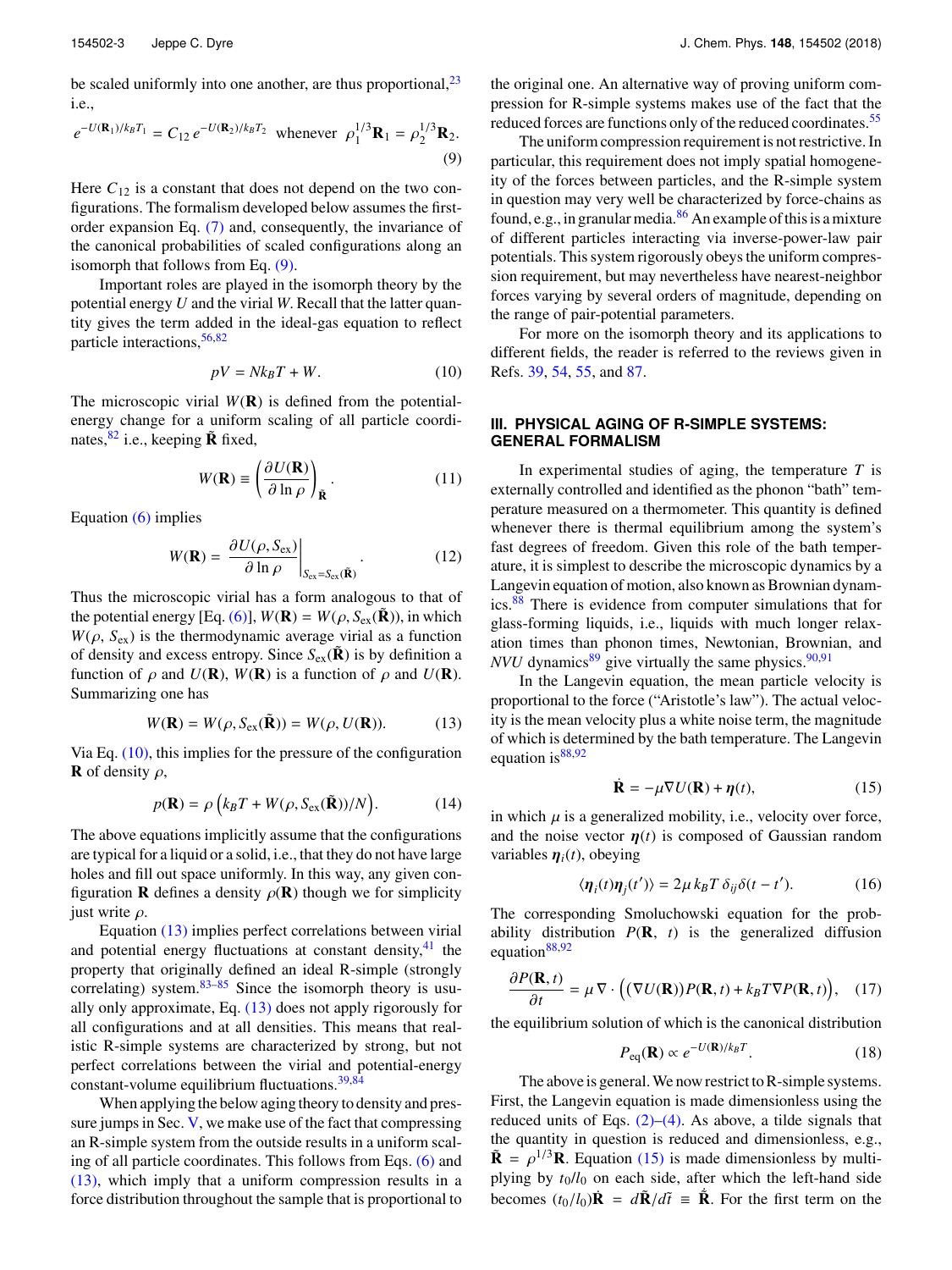right-hand side, since  $\nabla = \tilde{\nabla}/l_0$ , it follows from Eq. [\(6\)](#page-1-3) that  $\nabla U(\mathbf{R}) = (T_s(\mathbf{R})/l_0)\tilde{\nabla}S_{\text{ex}}(\tilde{\mathbf{R}})$ , in which  $T_s(\mathbf{R})$  is the thermodynamic equilibrium temperature of the state point with density  $\rho$  and excess entropy  $S_{\text{ex}}(\mathbf{\tilde{R}})$ ,

<span id="page-3-7"></span>
$$
T_{\rm s}(\mathbf{R}) \equiv \left. \frac{\partial U(\rho, S_{\rm ex})}{\partial S_{\rm ex}} \right|_{S_{\rm ex} = S_{\rm ex}(\mathbf{\tilde{R}})}.
$$
 (19)

*T*<sup>s</sup> may be regarded as the system's excess entropy temperature. We refer to  $T_s$  as the "systemic temperature" because it is a global, not locally defined temperature.

In equilibrium,  $T_s \cong T$  with fluctuations that vanish in the thermodynamic limit. The systemic temperature is a function of the density  $\rho$  and of  $S_{\text{ex}}(\mathbf{\hat{R}})$ . Equivalently, via Eq. [\(6\)](#page-1-3)  $T_s$  may be regarded as a function of the density and potential energy  $U(\mathbf{R})$ . Depending on the situation, one or the other representation is most convenient to use. Summarizing, the systemic temperature is given by [compare the analogous identities for the virial Eq. [\(13\)\]](#page-2-4)

<span id="page-3-8"></span>
$$
T_{\rm s}(\mathbf{R}) = T_{\rm s}(\rho, S_{\rm ex}(\tilde{\mathbf{R}})) = T_{\rm s}(\rho, U(\mathbf{R})).
$$
 (20)

After the multiplication by  $t_0/l_0$  on the right-hand side of Eq. [\(15\),](#page-2-1) since  $\mu t_0/l_0^2 = 1/k_B T$  by Eq. [\(4\),](#page-1-6) the first term<br>becomes  $(T/T)\tilde{\nabla} \tilde{\nabla}$  ( $\tilde{\mathbf{D}}$ ) in which  $\tilde{\nabla} = S/l_0$ . The second becomes  $-(T_s/T)\tilde{\nabla}\tilde{\mathbf{S}}_{\text{ex}}(\tilde{\mathbf{R}})$ , in which  $\tilde{\mathbf{S}}_{\text{ex}} \equiv S_{\text{ex}}/k_B$ . The second term becomes  $\tilde{\mathbf{n}}(\tilde{\mathbf{r}}) \equiv (t_s/l_s)\mathbf{n}(t)$  with autocorrelation given by term becomes  $\tilde{\eta}(\tilde{t}) \equiv (t_0/l_0)\eta(t)$  with autocorrelation given by (recall that  $C\delta(Cx) = \delta(x)$ )

<span id="page-3-1"></span>
$$
\langle \tilde{\pmb{\eta}}_i(\tilde{t}) \pmb{\eta}_j(\tilde{t}') \rangle = \frac{t_0^2}{l_0^2} 2\mu k_B T \delta_{ij} \delta(t - t') = 2 \delta_{ij} \delta(\tilde{t} - \tilde{t}'). \tag{21}
$$

In conjunction with Eq.  $(21)$ , the reduced Langevin equation is thus

<span id="page-3-2"></span>
$$
\dot{\tilde{\mathbf{R}}} = -\frac{T_{\rm s}(\rho(\tilde{t}), S_{\rm ex}(\tilde{\mathbf{R}}))}{T(\tilde{t})} \tilde{\nabla} \tilde{S}_{\rm ex}(\tilde{\mathbf{R}}) + \tilde{\boldsymbol{\eta}}(\tilde{t}).
$$
 (22)

Equation  $(22)$  is the Langevin equation for an R-simple system. It applies generally, i.e., in equilibrium as well as during aging. The corresponding Smoluchowski equation is

$$
\frac{\partial P(\tilde{\mathbf{R}},\tilde{t})}{\partial \tilde{t}} = \tilde{\nabla} \cdot \left( \frac{T_s(\rho(\tilde{t}), S_{\text{ex}}(\tilde{\mathbf{R}}))}{T(\tilde{t})} (\tilde{\nabla} \tilde{S}_{\text{ex}}(\tilde{\mathbf{R}})) P(\tilde{\mathbf{R}}, \tilde{t}) + \tilde{\nabla} P(\tilde{\mathbf{R}}, \tilde{t}) \right).
$$
\n(23)

Note that at any given time the reduced time is defined by reference to the density and temperature at that time. Thus, with Eq.  $(4)$  in mind, the definition of  $\tilde{t}$  may be written as

<span id="page-3-10"></span>
$$
d\tilde{t} = \frac{dt}{t_0(\rho(t), T(t))}.
$$
 (24)

The systemic temperature is an intensive quantity and consequently its fluctuations are insignificant in the thermodynamic limit. This suggests a mean-field approximation that replaces  $T_s(\rho(\tilde{t}), S_{ex}(\tilde{\mathbf{R}}))$  by its ensemble average, i.e.,

<span id="page-3-9"></span>
$$
\frac{\partial P(\tilde{\mathbf{R}},\tilde{t})}{\partial \tilde{t}} = \tilde{\nabla} \cdot \left( \frac{T_{\rm s}(\tilde{t})}{T(\tilde{t})} (\tilde{\nabla} \tilde{S}_{\rm ex}(\tilde{\mathbf{R}})) P(\tilde{\mathbf{R}},\tilde{t}) + \tilde{\nabla} P(\tilde{\mathbf{R}},\tilde{t}) \right), \quad (25)
$$

in which  $T_s(\tilde{t}) \equiv \int T_s(\rho(\tilde{t}), S_{ex}(\tilde{\bf{R}})) P(\tilde{\bf{R}}, \tilde{t}) d\tilde{\bf{R}}$ . This is a good approximation in all situations except in and very close to thermal equilibrium. We end this section by turning to this situation, in which one must refer to Eqs.  $(22)$  and  $(23)$ .

In equilibrium  $T_s \cong T$ , so in the thermodynamic limit Eq. [\(22\)](#page-3-2) apparently reduces to

<span id="page-3-4"></span>
$$
\dot{\tilde{\mathbf{R}}} = -\tilde{\nabla}\tilde{S}_{\text{ex}}(\tilde{\mathbf{R}}) + \tilde{\boldsymbol{\eta}}(\tilde{t}).
$$
\n(26)

This cannot be correct, however, because Eq.  $(26)$  has no reference to the thermodynamic state point. In fact, Eq. [\(26\)](#page-3-4) implies that all excess entropy values are equally likely: the equilibrium probability distribution of the Smoluchowski equation corresponding to Eq. [\(26\)](#page-3-4) is proportional to  $exp(-\tilde{S}_{ex}(\tilde{\mathbf{R}}))$ , the density of states is proportional to  $exp(\tilde{S}_{ex}(\tilde{\mathbf{R}}))$  by the definition of entropy, and their product is a constant. Keeping the factor  $T_s/T$  in Eq. [\(22\)](#page-3-2) is thus necessary also when studying equilibrium fluctuations. This factor prevents the excess entropy from drifting away by increasing the damping whenever the excess entropy (equivalently: potential energy) is larger than its state-point average, corresponding to  $T_s > T$ , thus taking more potential energy away from the system than required to balance the noise. Conversely, the damping is decreased whenever the excess entropy goes below its state-point average, resulting in increasing excess entropy and potential energy.

For a large system in equilibrium at constant volume,  $T_s$ may be expanded as follows:

$$
T_{\rm s} = T + \left(\frac{\partial T}{\partial S_{\rm ex}}\right)_{\rho} (S_{\rm ex}(\tilde{\mathbf{R}}) - S_{\rm ex}).
$$
 (27)

Since  $(\partial S_{\text{ex}}/\partial T)_\rho = C_V^{\text{ex}}/T$ , this implies with  $\tilde{C}_V^{\text{ex}} \equiv C_V^{\text{ex}}/k_B$ and  $\tilde{S}_{\text{ex}} \equiv S_{\text{ex}}/k_B$  that

$$
\frac{T_s}{T} = 1 + \frac{\tilde{S}_{\text{ex}}(\tilde{\mathbf{R}}) - \tilde{S}_{\text{ex}}}{\tilde{C}_V^{\text{ex}}}.
$$
\n(28)

Hence, Eq. [\(22\)](#page-3-2) becomes

$$
\dot{\tilde{\mathbf{R}}} = -\left(1 + \frac{\tilde{S}_{\text{ex}}(\tilde{\mathbf{R}}) - \tilde{S}_{\text{ex}}}{\tilde{C}_{V}^{\text{ex}}}\right) \tilde{\nabla} \tilde{S}_{\text{ex}}(\tilde{\mathbf{R}}) + \tilde{\eta}(\tilde{t}).
$$
 (29)

The corresponding Smoluchowski equation is

<span id="page-3-5"></span>
$$
\frac{\partial P(\tilde{\mathbf{R}}, \tilde{t})}{\partial \tilde{t}} = \tilde{\nabla} \cdot \left( \left( 1 + \frac{\tilde{S}_{\text{ex}}(\tilde{\mathbf{R}}) - \tilde{S}_{\text{ex}}}{\tilde{C}_{V}^{\text{ex}}} \right) (\tilde{\nabla} \tilde{S}_{\text{ex}}(\tilde{\mathbf{R}})) \times P(\tilde{\mathbf{R}}, \tilde{t}) + \tilde{\nabla} P(\tilde{\mathbf{R}}, \tilde{t}) \right).
$$
(30)

<span id="page-3-3"></span>There is now a reference to the state point in question via its reduced excess entropy  $\tilde{S}_{\text{ex}}$ . Equation [\(30\)](#page-3-5) implies that the equilibrium distribution is given by

<span id="page-3-6"></span>
$$
P_{\text{eq}}(\tilde{\mathbf{R}}) \propto \exp\left(-\tilde{S}_{\text{ex}}(\tilde{\mathbf{R}}) - \frac{(\tilde{S}_{\text{ex}}(\tilde{\mathbf{R}}) - \tilde{S}_{\text{ex}})^2}{2\,\tilde{C}_V^{\text{ex}}}\right).
$$
 (31)

Both Eq.  $(30)$  and its equilibrium solution Eq.  $(31)$  are isomorph invariant because  $\tilde{C}_V^{\text{ex}}$  is isomorph invariant in the firstorder approximation leading to Eq.  $(8)$ .<sup>[23](#page-10-7)</sup> Since the density of states is proportional to  $exp(\tilde{S}_{ex}(\tilde{\mathbf{R}}))$ , Eq. [\(31\)](#page-3-6) implies a Gaussian equilibrium probability distribution of the reduced excess entropy with standard deviation  $\tilde{C}_V^{\text{ex}}$ , compare the discussion of entropy fluctuations in Ref. [93.](#page-11-35)

## <span id="page-3-0"></span>**IV. AGING PHASE DIAGRAM DEFINED FROM DENSITY AND SYSTEMIC TEMPERATURE**

In his seminal 1946 paper,  $10$  Tool defined the "equilibrium or fictive temperature" of a glass  $T_f$  as the "temperature"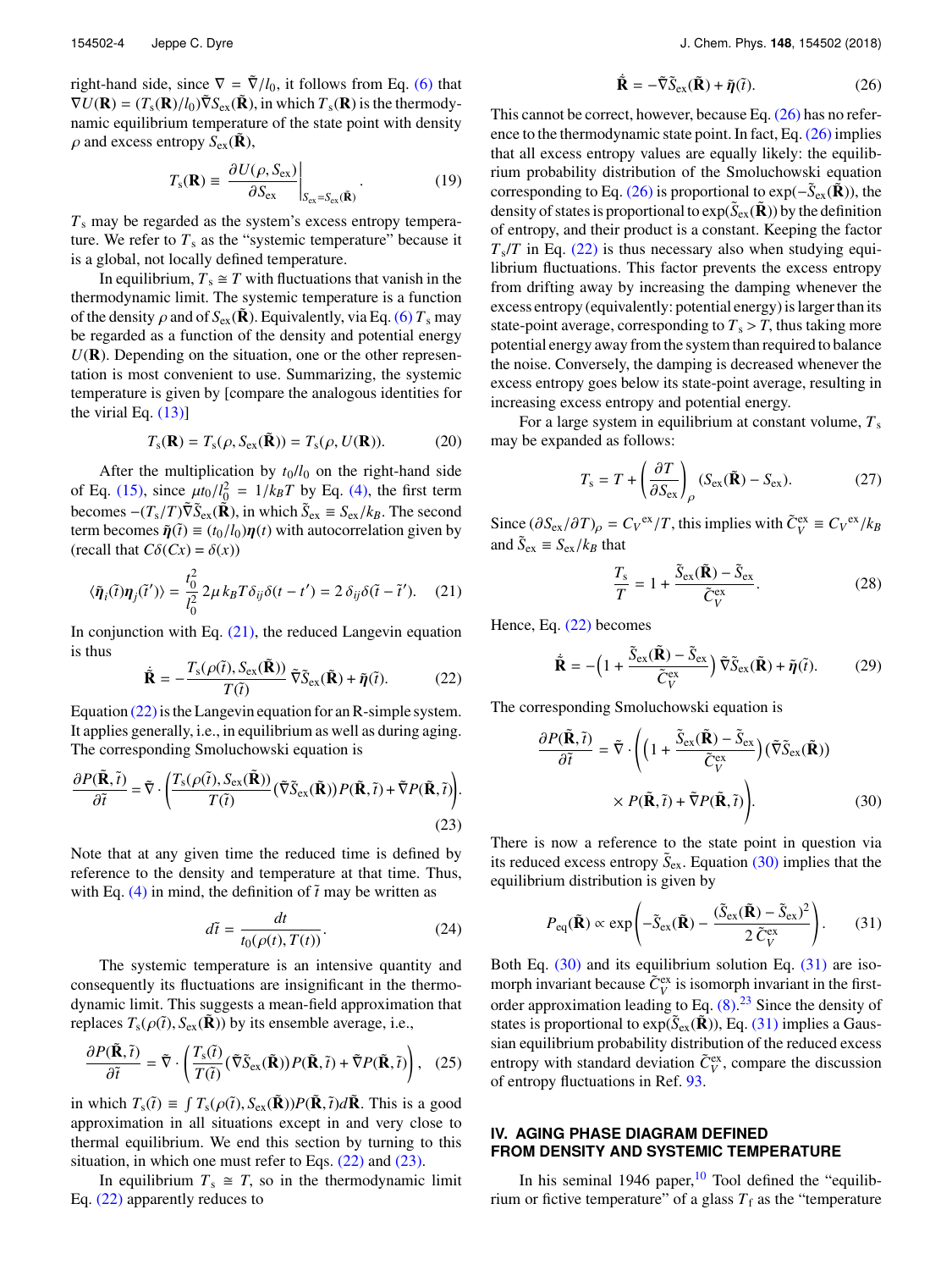at which the glass would be in equilibrium if heated or cooled very rapidly to it." It is a non-trivial assumption that such a temperature exists. The appealing physical idea is that structure may be quantified in terms of a temperature that in equilibrium is identical to the actual temperature. In the simplest case, it is assumed that the glass' volume and temperature determine *T*f . [10](#page-10-4)[,11](#page-10-15)[,94,](#page-11-36)[95](#page-11-37) Similar structural "effective" temperatures have been discussed in various contexts.<sup>[96](#page-11-38)[–101](#page-11-39)</sup>

Tool did not state whether the imagined rapid heating or cooling is supposed to take place at constant pressure or constant volume, but given the ambient pressure conditions of most experiments he most likely had the former in mind. As discussed by  $Niss$ ,  $^{22}$  $^{22}$  $^{22}$  the two scenarios differ in important respects that are not accounted for by Tool's fictive temperature concept. Niss concluded that "the classical fictive temperature definition de facto ignores that the equilibrium phase diagram has two dimensions."<sup>[22](#page-10-6)</sup> Equation  $(19)$  resolves this challenge by introducing the systemic temperature  $T_s$ , which allows for describing both density and pressure jumps unambiguously (Sec. [V\)](#page-4-0). The price paid is that  $T_s$  is, most likely, only a useful concept for R-simple systems, which excludes the technologically important case of oxide glasses. On the other hand, the definition Eq. [\(19\)](#page-3-7) does not assume that the system is close to equilibrium as is implicitly assumed in the definition of Tool's fictive temperature  $T_f$  and most other effective temper-atures.<sup>[97](#page-11-40)[,99](#page-11-41)[–101](#page-11-39)</sup> The systemic temperature also differs from  $T_f$ in other respects. For instance, due to the entropy associated with the phonon degrees of freedom,  $T_s$  varies with the actual temperature even deep into the glassy state.

Before proceeding, we briefly reflect on how the systemic temperature may be calculated from experimental or computer simulation data. The systemic temperature is a new concept with no one-to-one relation to previously discussed structural temperatures like the configurational or effective temperature.<sup>[96](#page-11-38)[–101](#page-11-39)</sup> The definition of  $T_s$  via  $S_{ex}$  given in Eq. [\(19\)](#page-3-7) is of little use in practice, but fortunately Eq. [\(20\)](#page-3-8) implies that knowledge of density and potential energy is enough to determine *T*<sup>s</sup> . In a computer simulation, one may map out the equilibrium average potential energy as a function of density and temperature. Inverting these data determines the equilibrium temperature as a function of density and potential energy, which is the functional dependence that defines *T*<sup>s</sup> . Once this has been established, at any given time during an aging computer simulation,  $T_s$  is given from the density and potential energy. In experiments, the situation is more challenging because the potential energy is not directly measurable and some model must be used to estimate it as a function of density and temperature (a further challenge is to monitor the density of the system with sufficient accuracy).

Because the configuration **R** determines both the density and the systemic temperature  $T_s = T_s(\rho, U(\mathbf{R}))$ , at any given time an aging system is characterized by a point in the "aging phase diagram," defined as the  $(\rho, T_s)$  plane. Just as the equilibrium phase diagram, the aging phase diagram has isomorphs defined as curves of constant excess entropy. This follows from the fact that by inversion of Eq.  $(20)$  the excess entropy is a unique function of density and systemic temperature,  $S_{\text{ex}}(\mathbf{\tilde{R}}) = S_{\text{ex}}(\rho, T_s(\mathbf{R}))$ . Substituting this into Eqs. [\(6\)](#page-1-3) and [\(13\),](#page-2-4) one concludes that the aging phase diagram likewise

has curves of constant potential energy and curves of constant virial. Note that while these are mathematically well-defined curves in the aging phase diagram, their existence does not imply that the potential energy or the virial is constant during aging.

By definition, the aging phase diagram and the equilibrium  $(\rho, T)$  phase diagram have the same isomorphs, isopotential-energy curves, and iso-virial curves, i.e., these curves fall on top of each other if the  $(\rho, T_s)$  and the  $(\rho, T)$  coordinate systems are put on top of each other. In this sense, the aging phase diagram realizes Niss' idea of mapping the aging system onto the equilibrium phase diagram. In particular, the aging phase diagram has the isostructural lines conjectured by Niss—these are the isomorphs. Note, however, that the isovirial lines in the aging phase diagram are *not* isobars since the kinetic contribution to the pressure depends on the temperature *T* [Eq. [\(10\)\]](#page-2-3) that is not represented in the diagram. The aging phase diagram would be more complete if *T* was added as a third dimension, leading to well-defined isobaric surfaces, but we stick here to defining the aging phase diagram as the two-dimensional  $(\rho, T_s)$  plane.

To summarize, at any given time an R-simple system defines a point in the aging phase diagram, no matter whether the system is far out of equilibrium, is aging and approaching equilibrium smoothly, or is in thermal equilibrium. In the latter case the system's point in the aging phase diagram stays constant and is given by the equilibrium density and temperature  $(T_s = T)$ . The only requirement that needs to be obeyed for mapping an R-simple system into its aging phase diagram is the above-mentioned assumption that the system has no holes and homogeneously fills out space to define a density.

## <span id="page-4-0"></span>**V. PREDICTIONS FOR JUMPS FROM ONE STATE TO ANOTHER**

An ideal aging experiment starts in equilibrium, changes the thermodynamic conditions instantaneously, and keeps them constant, while monitoring the full approach to equilibrium. $21$  Such jumps are easily carried out in computer simulations but are difficult to realize in the laboratory. Approximating an ideal aging jump experiment requires that the new temperature is established uniformly throughout the sample on a time scale much shorter than that of any significant relaxation. This is challenging due to the slowness of heat conduction and the broad relaxation time spectra involved in aging, stretching to much shorter times than the average structural relaxation time. The strategy used in the *Glass and Time* group is to approach ideal aging conditions by working with thin samples (0.05 mm) and using a Peltier element for controlling the temperature. In this way, it is possible to obtain excellent temperature equilibration within a few seconds. $21,22,102$  $21,22,102$  $21,22,102$ 

Below we detail the predictions for R-simple systems subjected to ideal aging experiments. Two different cases are discussed, density-temperature controlled jumps and pressure-temperature controlled jumps. The former are simplest because the density is an explicit variable in the aging equation, whereas pressure control implies a constraint that determines how the density evolves with time. Because aging is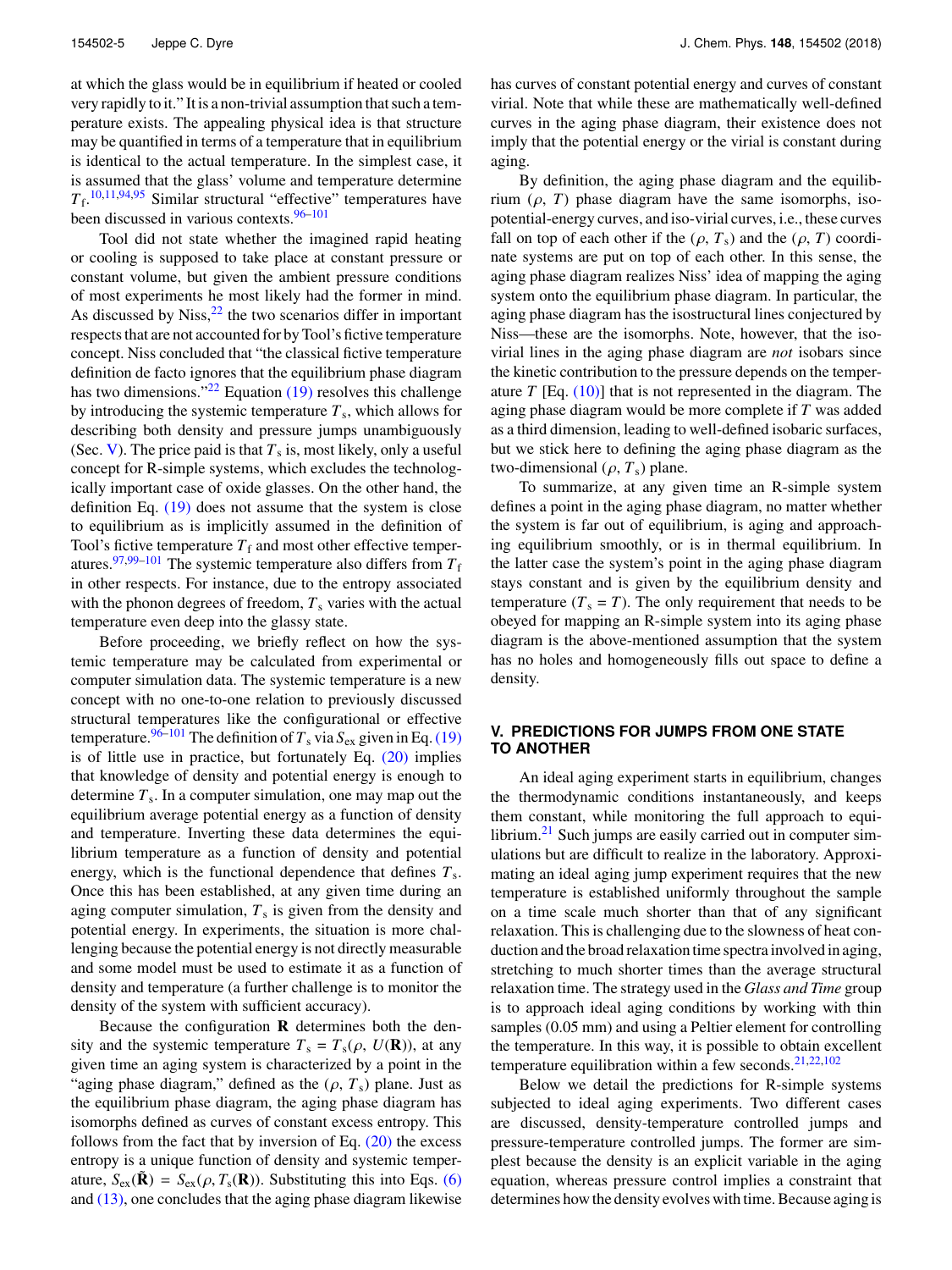controlled by  $T_s/T$  [Eq.  $(25)$ ], the central quantity to keep track of is the systemic temperature. Whenever  $T_s < T$ , the aging system increases its potential energy during aging; whenever  $T_s$  >  $T$ , the potential energy decreases.

In most aging experiments and theories it is assumed that the structure ages much more slowly than the phonon (vibrational) degrees of freedom, which equilibrate on the picosecond time scale. For glass-forming liquids, one often identifies the structure by the so-called inherent state, the mechanicalequilibrium configuration in the potential-energy landscape reached by steepest descent from the actual configuration.<sup>[103](#page-11-43)</sup> After a temperature change, the phonon degrees of freedom equilibrate rapidly on a time scale at which the system is still inside the "basin" defined by the inherent state. This physical picture is realistic, though for a large system at any given time barrier transitions occur somewhere in the sample, making the picture more blurry.

We henceforth assume the above standard time-scale separation, in which the structure ages on a much longer time scale than required for equilibrating the phonon degrees of freedom. We discuss the predictions for  $T_s$  for different types of jumps, starting at  $t = 0$  from a state indexed 1, instantaneously changing the thermodynamic conditions to those of a state indexed 2. The final "annealing" temperature is thus denoted by  $T_2$ . To be specific, if the jump is induced by changing one or two thermodynamic quantities, these are assumed to increase, e.g.,  $T_2 \geq T_1$ ,  $\rho_2 \geq \rho_1$ ,  $p_2 \geq p_1$ . The opposite situations of one or more quantities decreasing are treated analogously.

For each jump, three time regimes are considered: (1) right after the jump indicated by writing  $t = 0^+$ , (2) after phonon equilibration, i.e., after a few picoseconds, and (3) after full thermal equilibration. Regimes (1) and (2) cannot be distinguished in experiments, but are easily distinguished in computer simulations. Regimes (2) and (3), on the other hand, are well separated in good experiments. Note that the general aging isomorph theory does not imply or require the time-scale separation that follows from the existence of a well-defined phonon equilibration time scale much shorter than the time of molecular rearrangements. Nevertheless, in order to connect to the experimentally most relevant case, we will assume time-scale separation. Another thing to be mentioned is that the discussion below ignores thermal fluctuations. Thus when we write, e.g.,  $T = T_s$ , it is understood that this equilibrium condition applies to the extent that deviations go to zero in the thermodynamic limit.

#### **A. Density-temperature jumps**

This section discusses three different jumps for which density and temperature are the externally controlled thermodynamic variables: an isomorph jump, an isochoric (constant volume) temperature increase, and an isothermal density increase. The jump starts in equilibrium at the state point  $(\rho_1, \rho_2)$  $T_1$ ) and ends in equilibrium at ( $\rho_2$ ,  $T_2$ ). It is assumed that the external density control results in a uniform affine transformation of the system, compare the discussion at the end of Sec. [II;](#page-1-0) this implies that right after the jump the system's reduced coordinate  $\tilde{\mathbf{R}}$  is unchanged. The predictions arrived at below are illustrated in Fig. [1.](#page-6-0)

#### *1. Isomorph jump*

An isomorph jump takes place between two state points on the same isomorph, i.e., with the same excess entropy,

<span id="page-5-0"></span>
$$
S_{\rm ex}(\rho_1, T_1) = S_{\rm ex}(\rho_2, T_2). \tag{32}
$$

In this case, equilibrium is obtained instantaneously at the new state point, no matter how large the equilibrium relaxation time is at the state points in question. $2<sup>3</sup>$  To prove this, note first that right after the jump the density is  $\rho_2$ , while  $\tilde{\mathbf{R}}$  and thus  $S_{\text{ex}}(\tilde{\mathbf{R}})$  are unchanged, implying that  $T_{\text{s}}(t = 0^+)$  $=T_s(\rho_2, S_{ex}(\mathbf{R}))$ . Before the jump, the system is in equilibrium, i.e.,  $S_{\text{ex}}(\mathbf{R}) = S_{\text{ex}}(\rho_1, T_1)$ . From Eq. [\(32\),](#page-5-0) we conclude that  $S_{\text{ex}}(\mathbf{\tilde{R}}) = S_{\text{ex}}(\rho_2, T_2)$ , which means that right after the jump  $T_s(t = 0^+) = T_s(\rho, S_{ex}(\mathbf{\tilde{R}})) = T_s(\rho_2, S_{ex}(\rho_2, T_2))$ . According to the definition of the systemic temperature the right-hand to the definition of the systemic temperature, the right-hand side is  $T_2$ , implying that

$$
T_{\rm s}(t=0^+) = T_2. \tag{33}
$$

Thus the system is in equilibrium at the new state point  $(\rho_2,$ *T*2) right after the jump as far as the systemic temperature is concerned. The equality  $T_s = T_2$  by itself does not guarantee equilibrium, however. This is ensured by the fact that the equation of motion Eq. [\(22\)](#page-3-2) involves only the *reduced* coordinate, and since  $T_s/T = 1$  both before and after the jump, the reduced-unit dynamics are unaffected by the jump. In other words, the equilibrium distribution Eq. [\(31\)](#page-3-6) applies before as well as right after the jump. Thereafter, of course, the system stays in equilibrium.

The prediction of instantaneous equilibration for densitytemperature isomorph jumps $^{23}$  $^{23}$  $^{23}$  has been validated in computer simulations of R-simple atomic, molecular, and polymeric model liquids.[23](#page-10-7)[,58](#page-11-3)[,63](#page-11-8) Isomorph jumps have also been demonstrated for the Lennard-Jones single crystal studied on the picosecond time scale.<sup>[59](#page-11-4)</sup>

## *2. Isochoric temperature jump*

Consider next the situation in which  $\rho_2 = \rho_1$  and  $T_2 > T_1$ . Right after the jump, neither the density nor  $S_{\text{ex}}(\mathbf{R})$ has changed. Before the jump  $T_s = T_1$ , and since  $T_s$  is a function of density and excess entropy  $[Eq. (20)]$  $[Eq. (20)]$ , we conclude that  $T_s(t=0^+) = T_1.$ 

The fact that  $T_s < T_2$  right after the jump implies that the system on average increases its potential energy when it equilibrates on the phonon time scale. This leads to a stabilization of  $T_s$  on some value obeying  $T_1 < T_s < T_2$ . After this, on the longer time scale of structural equilibration, the system further increases its potential energy until equilibrium has been reached at which  $T_s = T_2$ .

## *3. Isothermal density jump*

In this case,  $T_2 = T_1$  and  $\rho_2 > \rho_1$ . Right after the jump,  $S_{\text{ex}}$  is unchanged, implying that  $S_{\text{ex}}(\rho_2, T_s(t=0^+)) = S_{\text{ex}}(\rho_1, T_s)$ . This means that at  $t = 0$  the system jumps along an iso- $T_1$ ). This means that at  $t = 0$  the system jumps along an isomorph in the aging phase diagram (as shown in Ref. [104,](#page-11-44) this fact may be used to rationalize the long-standing mystery that the effective temperature of a glass in computer simulations depends only on the final density jumped to  $105$ ). Because  $(\partial T/\partial \rho)_{S_{\text{ex}}} > 0$ ,  $T_s$  jumps at  $t = 0$  to a larger value,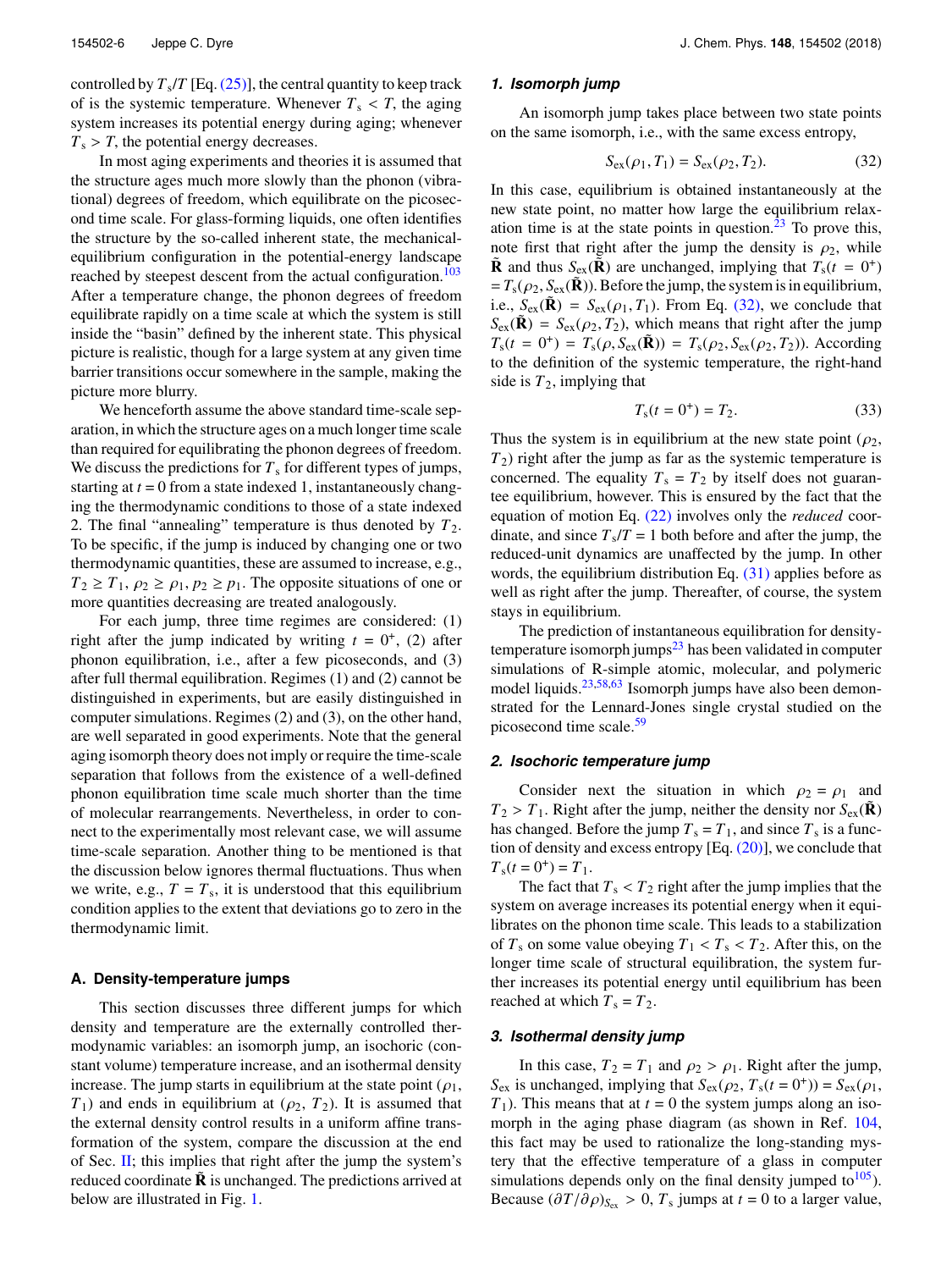<span id="page-6-0"></span>

FIG. 1. Aging phase diagrams for the three different density-temperature jumps detailed in the text, starting in equilibrium at the state point  $(\rho_1, T_1)$  and ending in equilibrium at the state point  $(\rho_2, T_2)$ . The figure relates to the typical situation of physical aging, in which there is a clear separation of the phonon time scale and the much slower time scale of structural relaxation. The red dashed lines are the isomorphs through the initial state points. States are marked by a black point immediately before and after the jump, after equilibration on the phonon time scale of order picoseconds (*t* ∼ ps), and when the system is fully equilibrated at which point  $T_s = T_2$  ( $t \to \infty$ ). (a) Isomorph density jump. In this case, the system is instantaneously in equilibrium at the new density and temperature. (b) Isochoric temperature jump. The system does not jump immediately, but gradually thermalizes by increasing the potential energy (and thus *T*s), first on the phonon time scale at which partial equilibration takes place and subsequently as the system equilibrates its structural degrees of freedom. (c) Isothermal density jump. In this case, the system is instantaneously compressed to density  $\rho_2$  by jumping along the isomorph, after which it subsequently thermalizes.

 $T_s$  >  $T_2 = T_1$ . When the phonon degrees of freedom subsequently equilibrate, the potential energy decreases. This lowers  $T_s$ , initially not to the equilibrium value  $T_2$  that is reached only much later when the structural degrees of freedom equilibrate.

#### **B. Pressure-temperature jumps**

Consider next the common experimental situation in which the pressure and temperature are externally controlled. Recall that in terms of the virial  $W(\rho, S_{\text{ex}}(R))$  the pressure is given by Eq. [\(14\),](#page-2-5) which involves also the density and temperature. A pressure-temperature jump starts from equilibrium at the state point  $(p_1, T_1)$  and ends in equilibrium in  $(p_2, T_2)$ . It is assumed that external pressure changes result in affine transformations of the sample (compare the discussion at the end of Sec. [II\)](#page-1-0), i.e., right after the jump the system's reduced coordinate  $\tilde{\mathbf{R}}$  and thus its excess entropy are unchanged. The predictions arrived at below are illustrated in Fig. [2.](#page-7-0)

## *1. Isomorph jump*

A pressure-temperature jump between isomorphic states, i.e., states characterized by  $S_{ex}(p_1, T_1) = S_{ex}(p_2, T_2)$ , leads to instantaneous equilibration just as for a density-temperature isomorph jump. To see this, note first that if  $\rho_2$  is the equilibrium density of the state point  $(p_2, T_2)$ , one has by Eq. [\(14\)](#page-2-5)

<span id="page-6-1"></span>
$$
p_2 = \rho_2 (k_B T_2 + W(\rho_2, S_{\text{ex}}(p_2, T_2))/N). \tag{34}
$$

Since  $S_{ex}(\mathbf{R}) = S_{ex}(p_1, T_1)$  does not change at  $t = 0$ , the density right after the jump is determined by

<span id="page-6-2"></span>
$$
p_2 = \rho(t = 0^+) (k_B T_2 + W(\rho(t = 0^+), S_{\text{ex}}(p_1, T_1))/N). \quad (35)
$$

For given pressure, temperature, and excess entropy, Eq. [\(14\)](#page-2-5) determines the density. Comparing Eqs. [\(34\)](#page-6-1) and [\(35\),](#page-6-2) because  $S_{\text{ex}}(p_1, T_1) = S_{\text{ex}}(p_2, T_2)$ , we conclude that

$$
\rho(t = 0^+) = \rho_2. \tag{36}
$$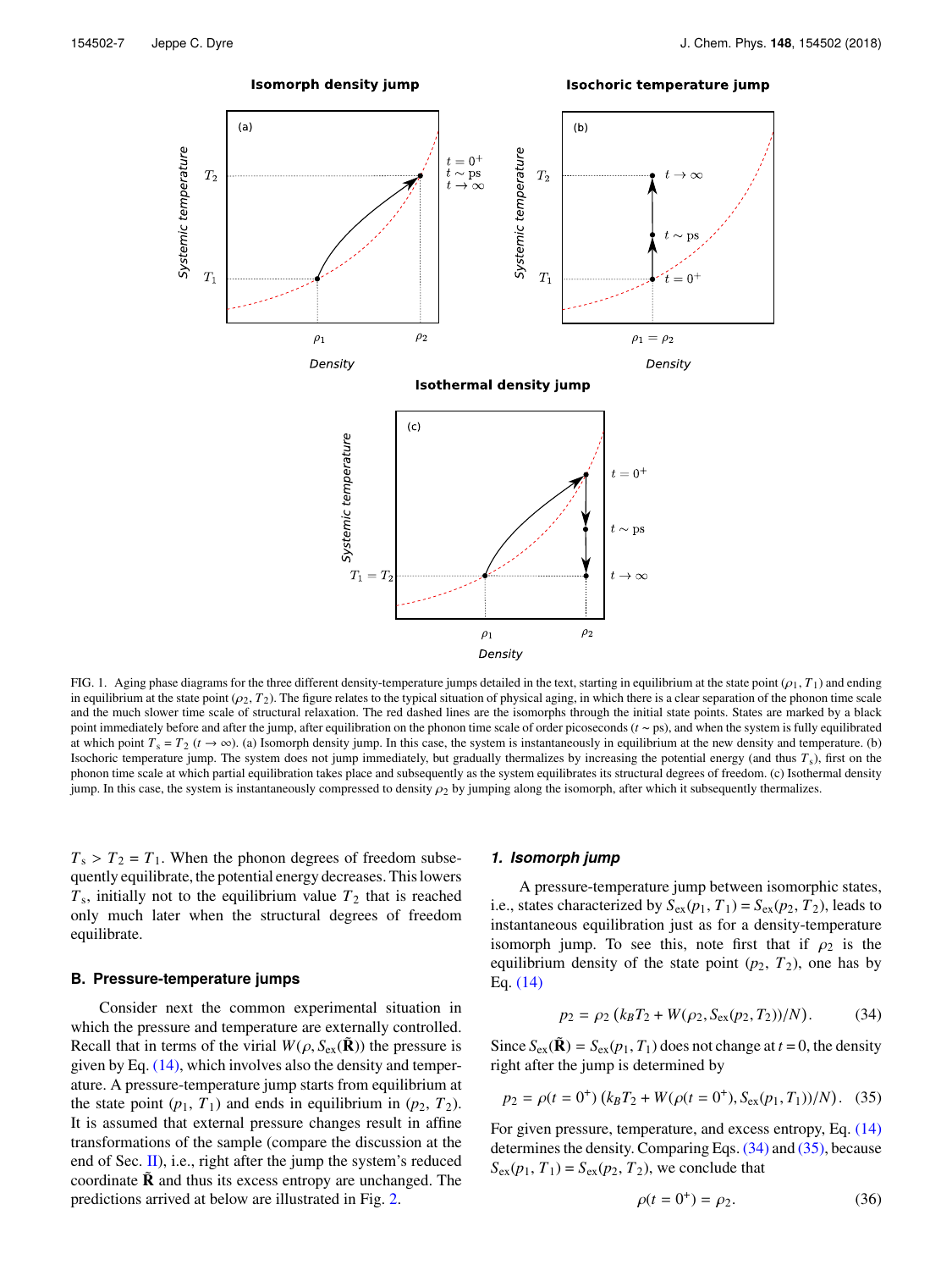<span id="page-7-0"></span>

FIG. 2. Aging phase diagrams for the three different pressure-temperature jumps detailed in the text, starting in equilibrium at the state point  $(p_1, T_1)$  and ending in equilibrium at the state point ( $p_2$ ,  $T_2$ ). The corresponding equilibrium densities are denoted by  $\rho_1$  and  $\rho_2$ . The figure relates to the typical situation of physical aging, in which there is a clear separation of the phonon time scale and the much slower time scale of structural relaxation. The red dashed lines are the isomorphs through the initial state points; the green dashed lines are isobars defined by  $p_2$  and  $T_2$  [Eq. [\(39\)\]](#page-7-1). States are marked by a black point immediately before and after the jump, after equilibration on the phonon time scale of order picoseconds (*t* ∼ ps), and when the system is fully equilibrated at which point  $T_s = T_2$  ( $t \rightarrow \infty$ ). (a) Isomorph pressure jump. In this case, the system is instantaneously in equilibrium at the new pressure and temperature, just as for the isomorph density jump. (b) Isobaric temperature jump. The system jumps immediately along the isomorph through the initial state point leading to an initial *decrease* of the systemic temperature. After that, the system thermalizes by increasing the potential energy and thus  $T_s$  by moving along the isobar defined by  $p_2$  and  $T_2$ . This happens first on the phonon time scale at which partial equilibration takes place and subsequently as the system equilibrates its structural degrees of freedom. (c) Isothermal pressure jump. In this case, there is also an instantaneous isomorph jump, followed by thermalization at constant pressure.

This means that after applying the external pressure  $p_2$ , the system immediately jumps to the equilibrium density at the state point  $(p_2, T_2)$ . In effect, the system performs a densitytemperature isomorph jump, leading as we have already seen to instantaneous equilibration.

## *2. Isobaric temperature jump*

Consider next the situation, in which  $p_2 = p_1$  and  $T_2 > T_1$ . The density jumps to  $\rho(t = 0^+)$  determined by Eq. [\(14\),](#page-2-5)

$$
p_2 = \rho(t = 0^+) \left( k_B T_2 + W(\rho(t = 0^+), S_{\text{ex}}(\tilde{\mathbf{R}}))/N \right). \tag{37}
$$

Right before the jump, one has

$$
p_1 = \rho_1 (k_B T_1 + W(\rho_1, S_{\text{ex}}(\tilde{\mathbf{R}}))/N). \tag{38}
$$

The temperature increase is compensated by a density decrease, i.e., to keep the pressure constant there is an instantaneous thermal expansion, implying  $\rho(t = 0^+) < \rho_1$ .

Since  $S_{\text{ex}}$  does not change at  $t = 0$ , the density decrease translates via Eq. [\(20\)](#page-3-8) to a decrease in  $T_s$ , i.e.,  $T_s(t = 0^+)$  $\langle T_1$ . In effect, the system at  $t = 0$  performs an isomorph jump to a state of lower density and lower systemic temperature. This initial decrease of the systemic temperature upon isobaric heating may appear counterintuitive, but we note that it is consistent with Niss' discussion of her proposed mapping into the equilibrium phase diagram. $^{22}$  $^{22}$  $^{22}$ 

The subsequent equilibration takes place along the isobaric curve defined in the  $(\rho, T_s)$  aging phase diagram by  $p_2$ and  $T_2$ , in which  $W(\rho, S_{\text{ex}})$  is the equilibrium virial function, compare Eq. [\(14\),](#page-2-5)

<span id="page-7-1"></span>
$$
p_2 = \rho \left( k_B T_2 + W(\rho, S_{\text{ex}}(\rho, T_s))/N \right). \tag{39}
$$

Since  $T_s(t=0^+) < T_1 < T_2$ , one has  $T_s(t=0^+)/T_2 < 1$ , meaning<br>that the system increases its notential energy when the phonon that the system increases its potential energy when the phonon degrees of freedom equilibrate, i.e., *T*<sup>s</sup> increases and stabilizes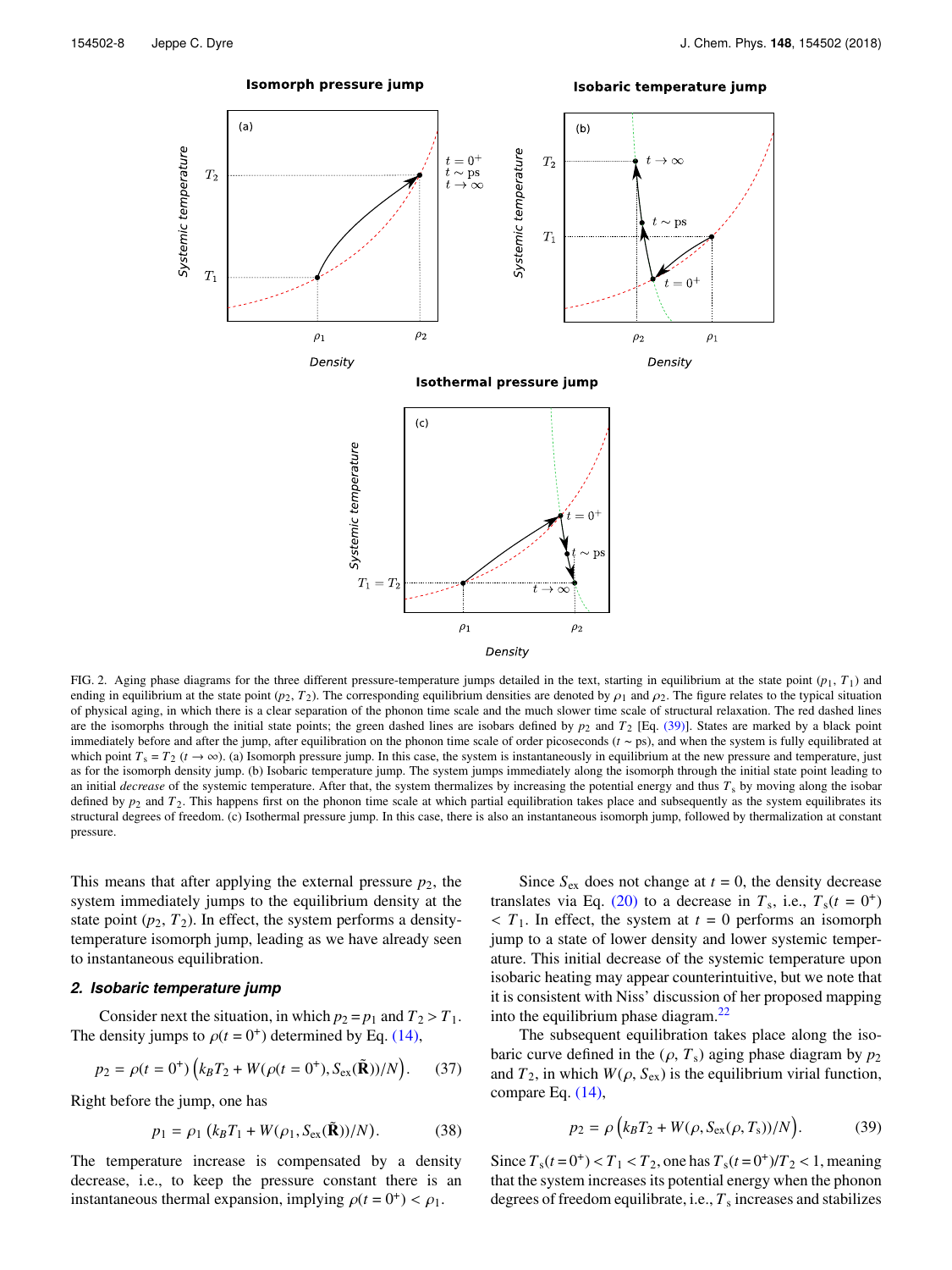on some value lower than  $T_2$ . Finally, as  $t \to \infty$  the system approaches equilibrium and  $T_s \rightarrow T_2$ . Both equilibration processes take place along the isobaric curve Eq. [\(39\)](#page-7-1) defined by  $p_2$  and  $T_2$ .

#### *3. Isothermal pressure jump*

In this case,  $T_2 = T_1$  and  $p_2 > p_1$ . Again, because  $S_{\text{ex}}$ is continuous at  $t = 0$ , the initial jump takes place along an isomorph. According to Eq. [\(14\),](#page-2-5) in order to increase the pressure, the density must jump to a larger value at  $t = 0$ . Since the density increases and  $S_{\text{ex}}$  is unchanged,  $T_s$  increases, i.e.,  $T_s(t = 0^+) > T_2 = T_1.$ <br>The fact that *T* 

The fact that  $T_s(t=0^+)/T_2 > 1$  implies a subsequent<br>ease in the potential energy first when the phonon degrees decrease in the potential energy, first when the phonon degrees of freedom equilibrate and subsequently when the structural degrees of freedom equilibrate. Both equilibration processes take place along the isobaric curve Eq.  $(39)$  defined by  $p_2$ and  $T_2$ .

## <span id="page-8-0"></span>**VI. OTHER PREDICTIONS**

Consider jumps from two state points ( $\rho_{1a}$ ,  $T_{1a}$ ) and ( $\rho_{1b}$ ,  $T_{1b}$ ) on an isomorph with excess entropy  $S_{ex,1}$  to state points  $(\rho_{2a}, T_{2a})$  and  $(\rho_{2b}, T_{2b})$ , respectively, on a different isomorph with excess entropy  $S_{\text{ex,2}}$ . We now show that these jumps are described by the same equation of motion Eq.  $(22)$ , i.e., in this equation, the factor  $T_s/T$  is the same at any given reduced time ˜*t* defined from the final state point's density and temperature [Eq.  $(24)$ ]. Note first that for any  $S_{ex}$  one has

<span id="page-8-2"></span>
$$
\frac{T_{\rm s}(\rho_{2\rm a}, S_{\rm ex})}{T_{\rm 2a}} = \frac{T_{\rm s}(\rho_{2\rm b}, S_{\rm ex})}{T_{\rm 2b}}.\tag{40}
$$

To show this, recall that  $C_V^{ex} = (\partial S_{ex}/\partial \ln T)_\rho$ . Since  $C_V^{ex}$  is an isomorph invariant in the first-order approximation assumed throughout this paper (Sec. [II\)](#page-1-0),  $C_V^{\text{ex}}$  is a function only of  $S_{\text{ex}}$ .<sup>[106](#page-11-46)</sup> This implies that  $(\partial \ln T/\partial S_{\text{ex}})_\rho = 1/C_V^{\text{ex}}(S_{\text{ex}})$ . By inte-<br>gration from *S*<sub>exe</sub> to the arbitrary value *S*<sub>exe</sub> at densities  $\Omega$  and gration from  $S_{\text{ex,2}}$  to the arbitrary value  $S_{\text{ex}}$  at densities  $\rho_{2a}$  and  $\rho_{2b}$ , respectively, one obtains for the equilibrium temperature function  $T(\rho, S_{\text{ex}})$  and thus for  $T_s(\rho, S_{\text{ex}})$ 

$$
\ln T_{s}(\rho_{2a}, S_{ex}) - \ln T_{s}(\rho_{2a}, S_{ex, 2})
$$
  
= 
$$
\ln T_{s}(\rho_{2b}, S_{ex}) - \ln T_{s}(\rho_{2b}, S_{ex, 2}).
$$
 (41)

Since  $T_s(\rho_{2a}, S_{ex,2}) = T_{2a}$  and  $T_s(\rho_{2b}, S_{ex,2}) = T_{2b}$ , Eq. [\(40\)](#page-8-2) follows. Substituting  $S_{\text{ex}} = S_{\text{ex}}(\tilde{\mathbf{R}}(\tilde{t}))$  into Eq. [\(40\)](#page-8-2) one concludes that the two jump scenarios, since they start from the same excess entropy, are described by the same equation of motion, Eq. [\(22\).](#page-3-2) Thus the two scenarios age identically as functions of the reduced time  $\tilde{t}$ <sup>[23](#page-10-7)</sup>

Since a continuous function of the control parameters may be regarded as composed of many small sudden steps, the above reasoning generalizes to continuous thermodynamic control-parameter variations. Suppose that starting from equilibrium at some state point  $(\rho, T)$ , the system is subjected to two different thermal histories,  $(\rho_a(t), T_a(t))$  and  $(\rho_b(t), T_b(t))$ . Identical aging behavior is then predicted if and only if one has at all reduced times  $\tilde{t}$ ,

<span id="page-8-3"></span>
$$
\frac{T_s(\rho_a(\tilde{t}), U_a(\tilde{t}))}{T_a(\tilde{t})} = \frac{T_s(\rho_b(\tilde{t}), U_b(\tilde{t}))}{T_b(\tilde{t})}.
$$
(42)

It is understood that the reduced units at any given time *t* are defined by reference to the density and temperature at that time, compare Eq. [\(24\).](#page-3-10)

The above argument applies also for constant-pressure situations. For instance, if Eq. [\(42\)](#page-8-3) is obeyed for experiments cooling a liquid through the glass transition at different pressures, the resulting glasses are predicted to be identical if taken to ambient pressure. In particular, no so-called pressure densi-fication<sup>[107](#page-12-0)</sup> is predicted for glasses produced by subjecting Rsimple glass-forming liquids to cooling histories characterized by Eq. [\(42\).](#page-8-3)<sup>[107](#page-12-0)</sup>

#### <span id="page-8-1"></span>**VII. CONCLUDING REMARKS**

This paper has derived the Langevin equation describing physical aging of R-simple systems Eq. [\(22\)](#page-3-2) and its corresponding Smoluchowski equation  $(25)$ . The external thermodynamic control parameters enter the description via the single number  $T_s/T$ . The formalism confirms the conjecture from 2007 that R-simple systems are single-parameter systems $40,108$  $40,108$ [\(Appendix\)](#page-9-0).

Any R-simple system, in equilibrium as well as out of equilibrium, defines a point in the  $(\rho, T_s)$  aging phase diagram. This phase diagram is close in spirit to that suggested by Niss, who proposed that an aging system may be mapped onto the equilibrium density-temperature phase diagram.<sup>[22](#page-10-6)</sup> Niss argued that isostructural lines exist in this phase diagram; these correspond to the isomorphs of the aging phase diagram. A difference is that Niss' phase diagram is the equilibrium phase diagram and consequently has well-defined isobars, whereas the aging phase diagram's isobars depend on the annealing temperature. Instead, the aging phase diagram has well-defined isovirial lines. A more complete description of aging would be arrived at by mapping the system into a three-dimensional phase diagram with temperature as the third dimension.

The aging scenarios following a jump in the thermodynamic phase diagram (Sec.  $V$ ) lead to instantaneous equilibration in the cases of isomorph jumps. In all other cases, the system ages towards equilibrium after the jump. The rapid aging on the picosecond time scale is a consequence of the use of Langevin dynamics, with its temperature bath that can quickly add or remove energy. In an experiment, this cannot happen because energy must be added or removed via heat conduction. Thus, the relaxations on the picosecond time scale in Figs. [1](#page-6-0) and [2](#page-7-0) are specific to Langevin dynamics.

For density-temperature jump experiments, the aging behavior of an R-simple system depends only on the starting and ending isomorph. Since isomorphs in experiments may be identified as the isochrones (lines of constant relaxation time), this prediction suggests experiments on aging van der Waals molecular glasses or metallic glasses testing the predicted equivalence of different jumps between two isochrones. The isomorph theory is not expected to work for covalently bonded glasses, but it might be worthwhile for comparison to perform similar experiments on such systems.

Open questions for future work include how the Narayanaswamy material time concept<sup> $1,11,21$  $1,11,21$  $1,11,21$ </sup> fits into the formalism. Consider, for instance, the potential-energy clock model of Adolf and co-workers, $17,109$  $17,109$  according to which the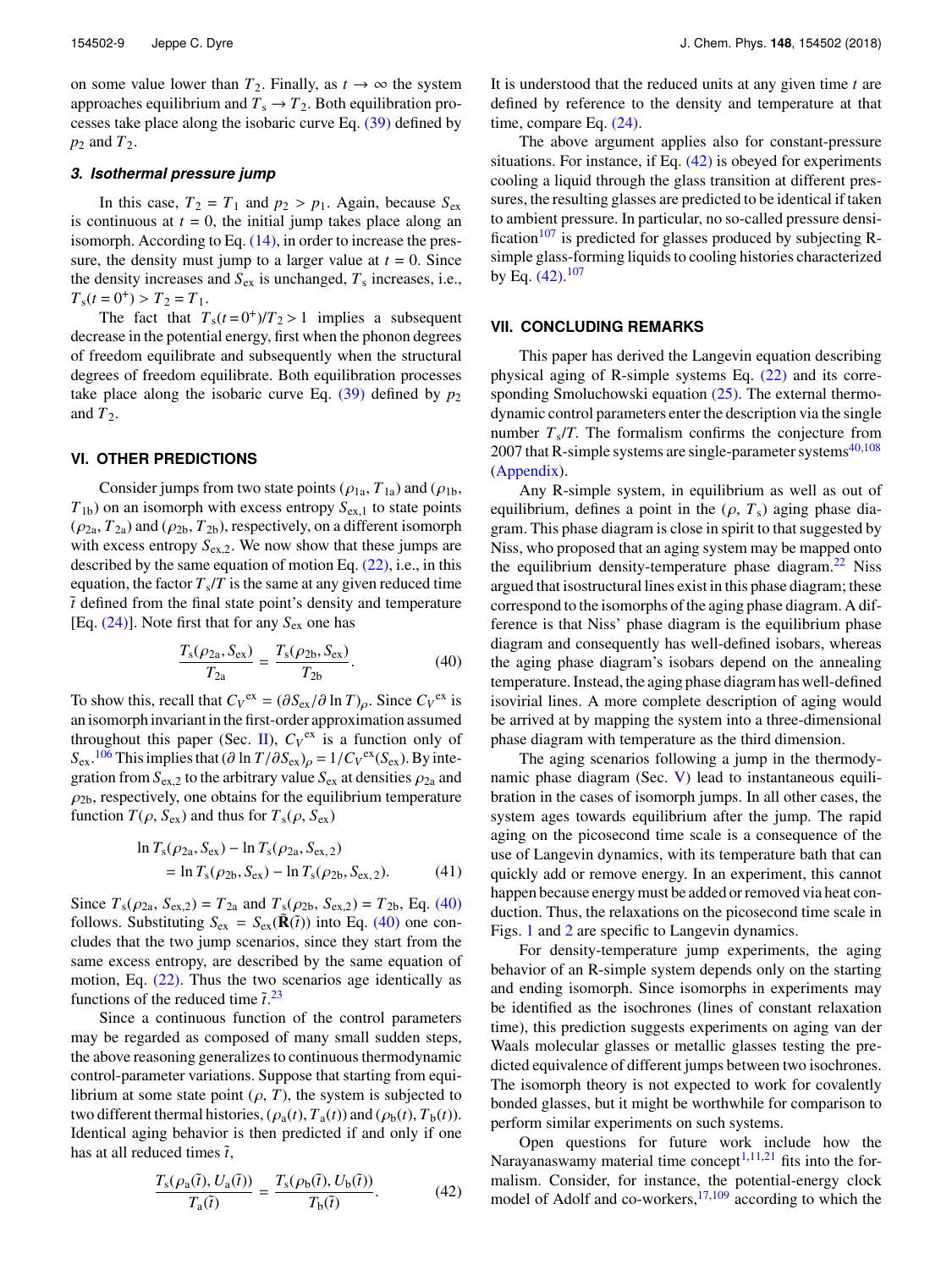material-time clock rate is controlled by the potential energy. This idea fits nicely into the systemic-temperature concept because the potential-energy clock model implies that the clock rate is a function of the state point in the aging phase diagram, as also predicted by Niss. $^{22}$  $^{22}$  $^{22}$  A related open question is how the present approach fits into models predicting the time dependence of the viscosity of an aging glass, an important experimental observable in many aging studies.<sup>[1,](#page-10-0)[9](#page-10-1)</sup>

We finally emphasize that the isomorph theory of physical aging is a single-phase theory that ignores the fact that most glass-forming liquids are supercooled, i.e., of higher free energy than the crystalline phase. The statistical mechanics behind the formalism ignores the existence of the large part of configuration phase space corresponding to states that contain small or large crystals. This leads to a consistent description, but one may ask, what if local crystal-type fluctuations occur in the supercooled liquid and are important for physics,  $\frac{110}{10}$  $\frac{110}{10}$  $\frac{110}{10}$  e.g., for controlling the viscosity? In this case, assuming again the above Langevin equation for the dynamics, there is a large range of parameters for which the systemic temperature is nothing but the melting temperature. This introduces a constant driving force in Eq.  $(25)$ , aiming to take the system to lower potential energy by driving it toward crystallization.

#### **ACKNOWLEDGMENTS**

The author thanks Edan Lerner, Kristine Niss, Lorenzo Costigliola, Nick Bailey, Thomas Schrøder, and Tina Hecksher for inspiration, useful discussions, and comments for improving the manuscript. This work was supported by the VILLUM Foundation's *Matter* Grant No. 16515.

#### <span id="page-9-0"></span>**APPENDIX: SINGLE-ORDER-PARAMETER DESCRIPTION AND UNITY DYNAMIC PRIGOGINE-DEFAY RATIO**

The purpose of this appendix is to link the reduced-unit Langevin description of the dynamics of R-simple systems to a paper from 2007<sup>[40](#page-10-11)</sup> that proposed a single-frequency criterion for testing whether a glass-forming liquid is described by a single order parameter.

In the classical definition, a single-order-parameter model of a glass-forming liquid implies exponentially decaying time-autocorrelation functions, $111$  corresponding to Debye frequency-dependent linear response functions that are rarely observed. Reference [40](#page-10-11) introduced a more general singleorder-parameter concept that allows for non-exponential timeautocorrelation functions. The experimental criterion for a liquid to be described to a good approximation in that framework is that the dynamic Prigogine-Defay ratio is close to unity. $40$ This is equivalent to the system having strong virial potential-energy correlations, i.e., being R-simple.<sup>[85,](#page-11-25)[108,](#page-12-1)[112](#page-12-5)</sup> We proceed to show that the property of a dynamic Prigogine-Defay ratio equal to unity follows from Eq. [\(25\).](#page-3-9)

Consider a system subjected to small periodic temperature and volume perturbations with complex magnitude  $\delta T(\omega)$  and  $\delta V(\omega)$  around a state of thermal equilibrium [we employ the standard notation of writing, e.g.,  $T(t) = T_0 + \delta T(\omega) \exp(i\omega t)$ , in which the real part is implied]. Different quantities have been proposed to be the single parameter controlling the physics of viscous liquids, e.g., the density, the configurational entropy, the instantaneous shear modulus, etc., but interestingly the single-parameter assumption may be investigated without knowing the parameter.  $2^{1,40}$  $2^{1,40}$  $2^{1,40}$ 

In the present context, a single-order-parameter system is defined as a system that has some variable  $\varepsilon$  with the property that the amplitudes of the periodic entropy and pressure responses induced by small temperature and volume periodic perturbations are given<sup>[40](#page-10-11)</sup> by

<span id="page-9-1"></span>
$$
\delta S(\omega) = \gamma_S \delta \varepsilon(\omega) + J_{ST}^{\infty} \delta T(\omega) + J_{SV}^{\infty} \delta V(\omega),
$$
  
\n
$$
\delta p(\omega) = \gamma_p \delta \varepsilon(\omega) + J_{pT}^{\infty} \delta T(\omega) - J_{pV}^{\infty} \delta V(\omega).
$$
\n(A1)

Here  $\gamma_s$  and  $\gamma_p$  are real constants and the "instantaneous" high-frequency in-phase responses are characterized by the two-by-two real compliance matrix *J* <sup>∞</sup> for which Onsager reciprocity implies  $J_{SV}^{\infty} = J_{pT}^{\infty}$ . Relaxation processes are contained in the  $\delta \varepsilon(\omega)$  terms. As shown in Ref. [40,](#page-10-11) Eq. [\(A1\)](#page-9-1) implies that the dynamic Prigogine-Defay ratio is unity at all frequencies, i.e.,  $-c_V''(\omega)K_I''(\omega)/[T_0(\beta_V''(\omega))^2] = 1$ , in which  $''$  marks the imaginary parts of the following three frequency-dependent imaginary parts of the following three frequency-dependent thermodynamic linear-response functions: the isochoric heat capacity per unit volume  $c_V(\omega)$ , the isothermal bulk modulus  $K_T(\omega)$ , and the isochoric pressure coefficient  $\beta_V(\omega)$ .

Assuming the system is R-simple and switching from volume to density, the response of an arbitrary quantity *A* to externally imposed small temperature and density variations,  $T(t) = T_0 + \delta T(\omega) \exp(i\omega t)$  and  $\rho(t) = \rho_0 + \delta \rho(\omega) \exp(i\omega t)$ , is now calculated. In general, *A* depends on the configuration **R** and on the system's thermodynamic state point, i.e., one can write  $A = A(T, \rho, \mathbf{\tilde{R}})$ . The entropy as defined here is of this form since the ideal gas entropy term is a function of temperature and density and  $S_{\text{ex}}$  is a function of  $\tilde{\mathbf{R}}$ ; the pressure likewise has this structure; compare Eq. [\(14\).](#page-2-5)

If the solution to the Smoluchowski equation  $(25)$  is denoted by  $P(\mathbf{R}, t)$ , at time *t* the average of *A* is given by

<span id="page-9-3"></span><span id="page-9-2"></span>
$$
\langle A(t) \rangle = \int A(T(t), \rho(t), \tilde{\mathbf{R}}) P(\tilde{\mathbf{R}}, t) d\tilde{\mathbf{R}}.
$$
 (A2)

The steady-state probability distribution has the form  $P(\mathbf{R}, t)$  $= P_{eq}(\mathbf{R}) + \delta P(\mathbf{R}, \omega) \exp(i\omega t)$ , in which  $P_{eq}(\mathbf{\tilde{R}})$  is the equilibrium probability distribution at the state point  $(\rho_0, T_0)$ . According to Eq.  $(A2)$ , to first order the response is given by  $\langle A(t) \rangle = \langle A \rangle_{\text{eq}} + \delta A(\omega) \exp(i\omega t)$ , in which

$$
\delta A(\omega) = \int \left[ \frac{\partial A}{\partial T} \left( T_0, \rho_0, \tilde{\mathbf{R}} \right) \delta T(\omega) + \frac{\partial A}{\partial \rho} \left( T_0, \rho_0, \tilde{\mathbf{R}} \right) \delta \rho(\omega) \right] \times P_{\text{eq}}(\tilde{\mathbf{R}}) d\tilde{\mathbf{R}} + \int A(T_0, \rho_0, \tilde{\mathbf{R}}) \delta P(\tilde{\mathbf{R}}, \omega) d\tilde{\mathbf{R}}.
$$
 (A3)

The first integral gives the in-phase  $J^{\infty}$  terms of Eq. [\(A1\).](#page-9-1) The non-trivial frequency dependence comes from the second integral. Focusing on this, note that since Eq. [\(25\)](#page-3-9) is controlled by  $Q \equiv T_s/T = 1 + \delta Q$ , the steady-state periodic<br>term of the probability amplitude has the following structure: term of the probability amplitude has the following structure:  $\delta P(\tilde{\mathbf{R}}, \omega) = \Phi(\tilde{\mathbf{R}}, \omega) \delta Q(\omega)$ . Expanding the virial in Eq. [\(14\)](#page-2-5) to first order, one gets  $p(T_0, \rho_0, \mathbf{R}) = \text{Const.} + \Lambda(S_{\text{ex}}(\tilde{\mathbf{R}}) - S_{\text{ex}}).$ Substituting this into the second integral of Eq. [\(A3\),](#page-9-3) since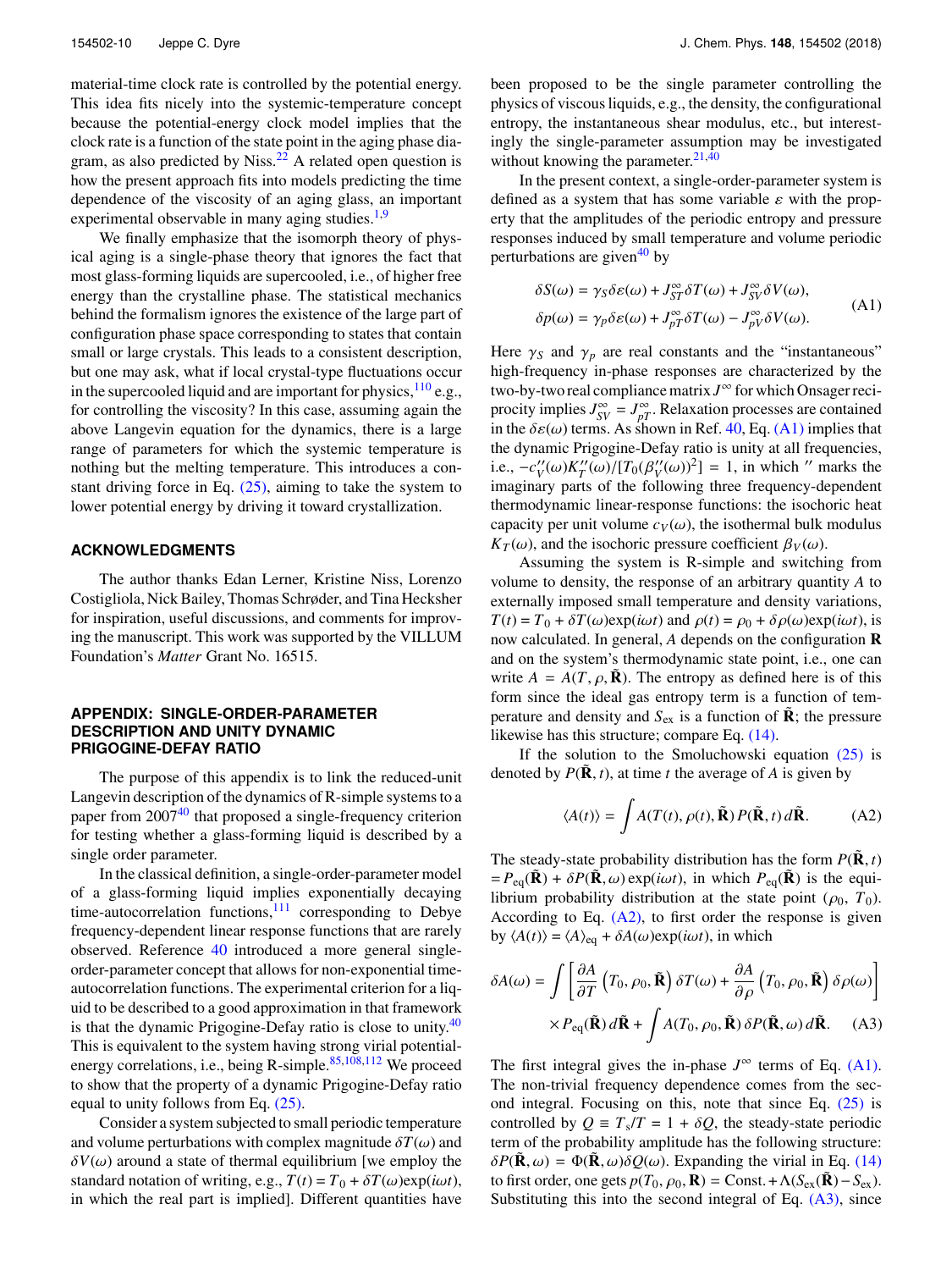$\int \delta P(\mathbf{R}, \omega) d\mathbf{R} = 0$ , one finds the first terms on the right-hand sides of Eq. [\(A1\)](#page-9-1) with

$$
\delta \varepsilon(\omega) \propto \delta Q(\omega) \int S_{\text{ex}}(\tilde{\mathbf{R}}) \Phi(\tilde{\mathbf{R}}, \omega) d\tilde{\mathbf{R}} \tag{A4}
$$

and  $\gamma_p/\gamma_s = \Lambda$ .

How can the use of the mean-field approximation for calculating the linear response close to equilibrium be justified, given that this approximation breaks down in equilibrium (Sec. [III\)](#page-2-0)? For small but finite perturbations, the induced systemic temperature variations are small but finite. This means that for a sufficiently large system the systemic temperature variations are much larger than the equilibrium systemic temperature fluctuations. In other words, the thermodynamic limit is taken before letting the perturbation magnitude go to zero in order to calculate the linear response.

- <span id="page-10-0"></span><sup>1</sup>G. W. Scherer, *Relaxation in Glass and Composites* (Wiley, New York, 1986).
- $2A$ . J. Kovacs, "Transition vitreuse dans les polymères amorphes. Etude phénoménologique," [Fortschr. Hochpolym.-Forsch.](https://doi.org/10.1007/bf02189445) 3, 394–507 (1963).
- <span id="page-10-2"></span><sup>3</sup>C. T. Moynihan, A. J. Easteal, M. A. DeBolt, and J. Tucker, "Dependence of the fictive temperature of glass on cooling rate," [J. Am. Ceram. Soc.](https://doi.org/10.1111/j.1151-2916.1976.tb09376.x) **59**, 12–16 (1976).
- <sup>4</sup>L. C. E. Struik, *Physical Aging in Amorphous Polymers and Other Materials* (Elsevier, Amsterdam, 1978).
- 5 J. M. Hutchinson, "Physical aging of polymers," [Prog. Polym. Sci.](https://doi.org/10.1016/0079-6700(94)00001-i) **20**, 703–760 (1995).
- <sup>6</sup>G. B. McKenna, Y. Leterrier, and C. R. Schultheisz, "The evolution of material properties during physical aging," [Polym. Eng. Sci.](https://doi.org/10.1002/pen.760350505) **35**, 403–410 (1995).
- <span id="page-10-3"></span><sup>7</sup>J. C. Mauro, R. J. Loucks, and P. K. Gupta, "Fictive temperature and the glassy state," [J. Am. Ceram. Soc.](https://doi.org/10.1111/j.1551-2916.2008.02851.x) **92**, 75–86 (2009).
- <sup>8</sup>D. Cangialosi, V. M. Boucher, A. Alegria, and J. Colmenero, "Physical aging in polymers and polymer nanocomposites: Recent results and open questions," [Soft Matter](https://doi.org/10.1039/c3sm51077h) **9**, 8619–8630 (2013).
- <span id="page-10-1"></span><sup>9</sup>B. Ruta, E. Pineda, and Z. Evenson, "Relaxation processes and physical aging in metallic glasses," [J. Phys.: Condens. Matter](https://doi.org/10.1088/1361-648x/aa9964) **29**, 503002 (2017).
- <span id="page-10-4"></span><sup>10</sup>A. Q. Tool, "Relation between inelastic deformability and thermal expansion of glass in its annealing range," [J. Am. Ceram. Soc.](https://doi.org/10.1111/j.1151-2916.1946.tb11592.x) **29**, 240–253 (1946).
- <span id="page-10-15"></span><sup>11</sup>O. S. Narayanaswamy, "A model of structural relaxation in glass," [J. Am.](https://doi.org/10.1111/j.1151-2916.1971.tb12186.x) [Ceram. Soc.](https://doi.org/10.1111/j.1151-2916.1971.tb12186.x) **54**, 491–498 (1971).
- $12$ L. F. Cugliandolo and J. Kurchan, "On the out-of-equilibrium relaxation of the Sherrington-Kirkpatrick model," [J. Phys. A: Math. Gen.](https://doi.org/10.1088/0305-4470/27/17/011) **27**, 5749–5772 (1994).
- <sup>13</sup>I. M. Hodge, "Physical aging in polymer glasses," [Science](https://doi.org/10.1126/science.267.5206.1945) **267**, 1945–1947 (1995).
- <sup>14</sup>N. B. Olsen, J. C. Dyre, and T. Christensen, "Structural relaxation monitored by instantaneous shear modulus," [Phys. Rev. Lett.](https://doi.org/10.1103/physrevlett.81.1031) **81**, 1031–1033 (1998).
- <sup>15</sup>L. Cugliandolo and J. Kurchan, "Thermal properties of slow dynamics," [Physica A](https://doi.org/10.1016/s0378-4371(98)00512-3) **263**, 242–251 (1999).
- <sup>16</sup>W. Kob and J.-L. Barrat, "Fluctuations, response and aging dynamics in a simple glass-forming liquid out of equilibrium," [Eur. Phys. J. B](https://doi.org/10.1007/s100510050038) **13**, 319–333 (2000).
- <span id="page-10-16"></span><sup>17</sup>D. B. Adolf, R. S. Chambers, and J. Flemming, "Potential energy clock model: Justification and challenging predictions," [J. Rheol.](https://doi.org/10.1122/1.2716442) **51**, 517–540 (2007).
- <sup>18</sup>H. E. Castillo and A. Parsaeian, "Local fluctuations in the ageing of a simple structural glass," [Nat. Phys.](https://doi.org/10.1038/nphys482) **3**, 26–28 (2007).
- <sup>19</sup>A. Parsaeian and E. Horacio, "Equilibrium and nonequilibrium fluctuations in a glass-forming liquid," [Phys. Rev. Lett.](https://doi.org/10.1103/physrevlett.102.055704) **102**, 055704 (2009).
- <sup>20</sup>I. Kolvin and E. Bouchbinder, "Simple nonlinear equation for structural relaxation in glasses," [Phys. Rev. E](https://doi.org/10.1103/physreve.86.010501) **86**, 010501 (2012).
- <span id="page-10-5"></span><sup>21</sup>T. Hecksher, N. B. Olsen, and J. C. Dyre, "Communication: Direct tests of single-parameter aging," [J. Chem. Phys.](https://doi.org/10.1063/1.4923000) **142**, 241103 (2015).
- <span id="page-10-6"></span> $22$ K. Niss, "Mapping isobaric aging onto the equilibrium phase diagram," [Phys. Rev. Lett.](https://doi.org/10.1103/physrevlett.119.115703) **119**, 115703 (2017).
- <span id="page-10-7"></span><sup>23</sup>N. Gnan, T. B. Schrøder, U. R. Pedersen, N. P. Bailey, and J. C. Dyre, "Pressure-energy correlations in liquids. IV. 'Isomorphs' in liquid phase diagrams," [J. Chem. Phys.](https://doi.org/10.1063/1.3265957) **131**, 234504 (2009).
- <span id="page-10-8"></span> $24$ A. Malins, J. Eggers, and C. P. Royall, "Investigating isomorphs with the topological cluster classification," [J. Chem. Phys.](https://doi.org/10.1063/1.4830416) **139**, 234505 (2013).
- ${}^{25}E$ . H. Abramson, "Viscosity of fluid nitrogen to pressures of 10 GPa," [J. Phys. Chem. B](https://doi.org/10.1021/jp5079696) **118**, 11792–11796 (2014).
- <sup>26</sup>J. Fernandez and E. R. Lopez, in *Experimental Thermodynamics: Advances in Transport Properties of Fluids*(Royal Society of Chemistry, 2014), Chap. 9.3, pp. 307–317.
- <sup>27</sup>E. Flenner, H. Staley, and G. Szamel, "Universal features of dynamic heterogeneity in supercooled liquids," [Phys. Rev. Lett.](https://doi.org/10.1103/physrevlett.112.097801) **112**, 097801 (2014).
- <sup>28</sup>S. Prasad and C. Chakravarty, "Onset of simple liquid behaviour in modified water models," [J. Chem. Phys.](https://doi.org/10.1063/1.4870823) **140**, 164501 (2014).
- <sup>29</sup>U. Buchenau, "Thermodynamics and dynamics of the inherent states at the glass transition," [J. Non-Cryst. Solids](https://doi.org/10.1016/j.jnoncrysol.2014.08.025) **407**, 179–183 (2015).
- <sup>30</sup>K. R. Harris and M. Kanakubo, "Self-diffusion, velocity crosscorrelation, distinct diffusion and resistance coefficients of the ionic liquid [BMIM][Tf2N] at high pressure," [Phys. Chem. Chem. Phys.](https://doi.org/10.1039/c5cp04277a) **17**, 23977–23993 (2015).
- <sup>31</sup>D. M. Heyes, D. Dini, and A. C. Branka, "Scaling of Lennard-Jones liquid elastic moduli, viscoelasticity and other properties along fluid-solid coexistence," [Phys. Status Solidi B](https://doi.org/10.1002/pssb.201451695) **252**, 1514–1525 (2015).
- <sup>32</sup>J. W. P. Schmelzer and T. V. Tropin, "Kinetic criteria of glass-formation, pressure dependence of the glass-transition temperature, and the Prigogine– Defay ratio," [J. Non-Cryst. Solids](https://doi.org/10.1016/j.jnoncrysol.2014.07.049) **407**, 170–178 (2015).
- <span id="page-10-14"></span><sup>33</sup>K. Adrjanowicz, M. Paluch, and J. Pionteck, "Isochronal superposition and density scaling of the intermolecular dynamics in glass-forming liquids with varying hydrogen bonding propensity," [RSC Adv.](https://doi.org/10.1039/c6ra08406k) **6**, 49370 (2016).
- <sup>34</sup>S. A. Khrapak, B. Klumov, L. Couedel, and H. M. Thomas, "On the longwaves dispersion in Yukawa systems," [Phys. Plasmas](https://doi.org/10.1063/1.4942169) **23**, 023702 (2016).
- <sup>35</sup>P. Mausbach, A. Köster, G. Rutkai, M. Thol, and J. Vrabec, "Comparative study of the Grüneisen parameter for 28 pure fluids," [J. Chem. Phys.](https://doi.org/10.1063/1.4954282) 144, 244505 (2016).
- <sup>36</sup>M. Ozawa, K. Kim, and K. Miyazaki, "Tuning pairwise potential can control the fragility of glass-forming liquids: From a tetrahedral network to isotropic soft sphere models," [J. Stat. Mech.](https://doi.org/10.1088/1742-5468/2016/07/074002) **2016**, 074002.
- <sup>37</sup>M. Romanini, M. Barrio, R. Macovez, M. D. Ruiz-Martin, S. Capaccioli, and J. L. Tamarit, "Thermodynamic scaling of the dynamics of a strongly hydrogen-bonded glass-former," [Sci. Rep.](https://doi.org/10.1038/s41598-017-01464-2) **7**, 1346 (2017).
- <span id="page-10-9"></span><sup>38</sup>G. Shrivastav, M. Agarwal, C. Chakravarty, and H. K. Kashyap, "Thermodynamic regimes over which homologous alkane fluids can be treated as simple liquids," [J. Mol. Liq.](https://doi.org/10.1016/j.molliq.2017.01.085) **231**, 106–115 (2017).
- <span id="page-10-10"></span><sup>39</sup>J. C. Dyre, "Hidden scale invariance in condensed matter," [J. Phys. Chem.](https://doi.org/10.1021/jp501852b) [B](https://doi.org/10.1021/jp501852b) **118**, 10007–10024 (2014).
- <span id="page-10-11"></span><sup>40</sup>N. L. Ellegaard, T. Christensen, P. V. Christiansen, N. B. Olsen, U. R Pedersen, T. B. Schrøder, and J. C. Dyre, "Single-order-parameter description of glass-forming liquids: A one-frequency test," [J. Chem. Phys.](https://doi.org/10.1063/1.2434963) **126**, 074502 (2007).
- <span id="page-10-12"></span><sup>41</sup>T. B. Schrøder and J. C. Dyre, "Simplicity of condensed matter at its core: Generic definition of a Roskilde-simple system," [J. Chem. Phys.](https://doi.org/10.1063/1.4901215) **141**, 204502 (2014).
- <span id="page-10-13"></span><sup>42</sup>S. A. Rice and P. Gray, *The Statistical Mechanics of Simple Liquids* (Interscience, New York, 1965).
- <sup>43</sup>H. N. V. Temperley, J. S. Rowlinson, and G. S. Rushbrooke, *Physics of Simple Liquids* (Wiley, New York, 1968).
- <sup>44</sup>J. D. Weeks, D. Chandler, and H. C. Andersen, "Role of repulsive forces in determining the equilibrium structure of simple liquids," [J. Chem. Phys.](https://doi.org/10.1063/1.1674820) **54**, 5237–5247 (1971).
- <sup>45</sup>J. Bigeleisen, M. W. Lee, and F. Mandel, "Mean square force in simple liquids and solids from isotope effect studies," [Acc. Chem. Res.](https://doi.org/10.1021/ar50089a006) **8**, 179–184 (1975).
- <sup>46</sup>S. M. Stishov, "The thermodynamics of melting of simple substances," [Sov.](https://doi.org/10.1070/pu1975v017n05abeh004361) [Phys. Usp.](https://doi.org/10.1070/pu1975v017n05abeh004361) **17**, 625–643 (1975).
- <sup>47</sup>Y. Rosenfeld and N. W. Ashcroft, "A new theory of simple classical fluids," [Phys. Lett. A](https://doi.org/10.1016/0375-9601(79)90741-2) **73**, 31–34 (1979).
- <sup>48</sup>M. Baus and J.-P. Hansen, "Statistical mechanics of simple Coulomb systems," [Phys. Rep.](https://doi.org/10.1016/0370-1573(80)90022-8) **59**, 1 (1980).
- <sup>49</sup>J.-L. Barrat and J.-P. Hansen, *Basic Concepts for Simple and Complex Liquids* (Cambridge University Press, 2003).
- <sup>50</sup>D. M. Heyes and A. C. Branka, "The influence of potential softness on the transport coefficients of simple fluids," [J. Chem. Phys.](https://doi.org/10.1063/1.1931668) **122**, 234504 (2005).
- <sup>51</sup>B. Kirchner, "Theory of complicated liquids: Investigation of liquids, solvents and solvent effects with modern theoretical methods," [Phys. Rep.](https://doi.org/10.1016/j.physrep.2006.11.005) **440**, 1–111 (2007).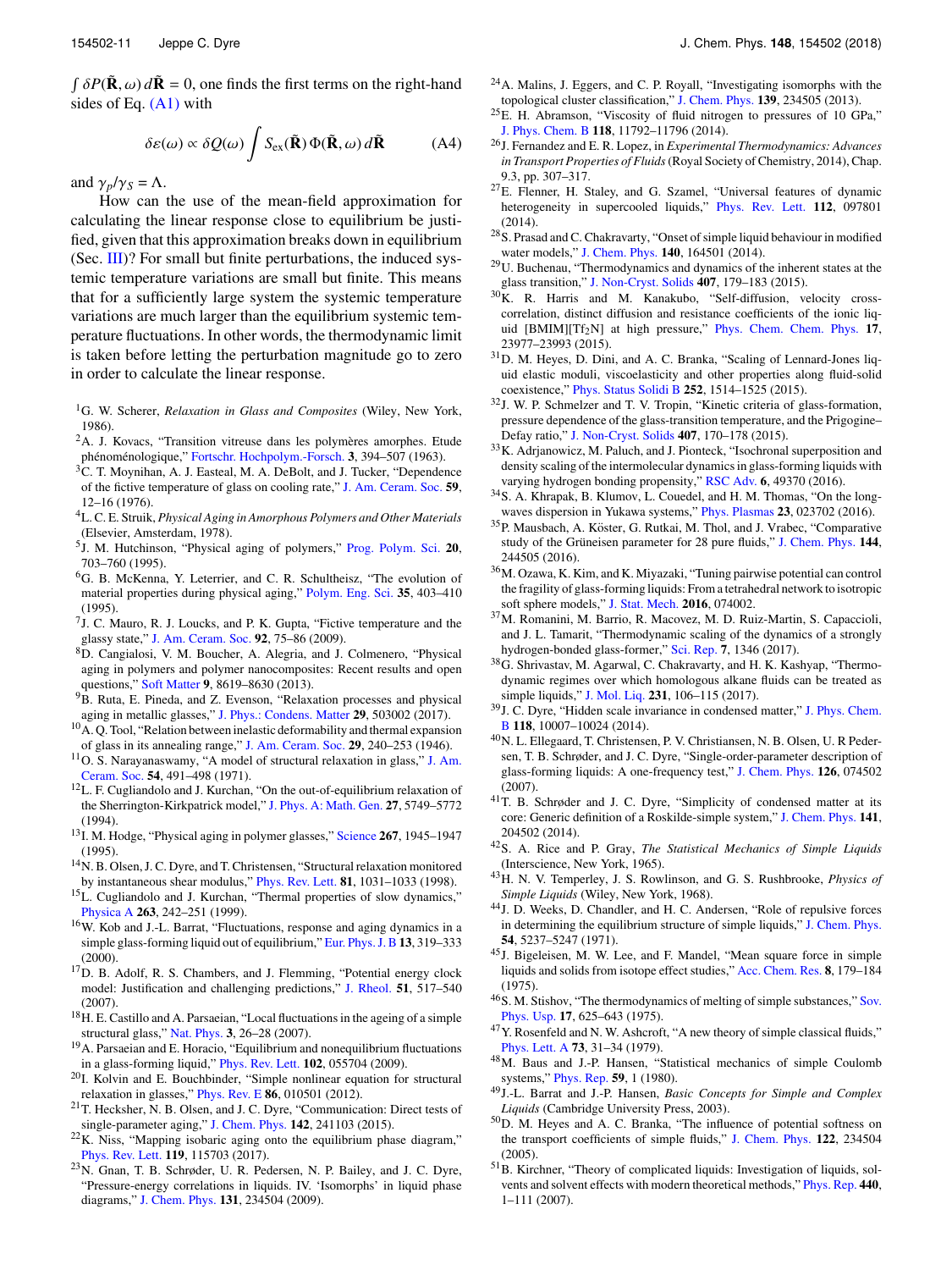- <sup>52</sup>G. Malescio, "Complex phase behaviour from simple potentials," [J. Phys.:](https://doi.org/10.1088/0953-8984/19/7/073101) [Condens. Matter](https://doi.org/10.1088/0953-8984/19/7/073101) **19**, 073101 (2007).
- <sup>53</sup>W. P. Krekelberg, M. J. Pond, G. Goel, V. K. Shen, J. R. Errington, and T. M. Truskett, "Generalized Rosenfeld scalings for tracer diffusivities in not-so-simple fluids: Mixtures and soft particles," [Phys. Rev. E](https://doi.org/10.1103/physreve.80.061205) **80**, 061205 (2009).
- <span id="page-11-28"></span><sup>54</sup>T. S. Ingebrigtsen, T. B. Schrøder, and J. C. Dyre, "What is a simple liquid?," [Phys. Rev. X](https://doi.org/10.1103/physrevx.2.011011) **2**, 011011 (2012).
- <span id="page-11-0"></span><sup>55</sup>J. C. Dyre, "Simple liquids' quasiuniversality and the hard-sphere paradigm," [J. Phys.: Condens. Matter](https://doi.org/10.1088/0953-8984/28/32/323001) **28**, 323001 (2016).
- <span id="page-11-1"></span><sup>56</sup>J.-P. Hansen and I. R. McDonald, *Theory of Simple Liquids: With Applications to Soft Matter*, 4th ed. (Academic, New York, 2013).
- <span id="page-11-2"></span><sup>57</sup>T. B. Schrøder, N. Gnan, U. R. Pedersen, N. P. Bailey, and J. C. Dyre, "Pressure-energy correlations in liquids. V. Isomorphs in generalized Lennard-Jones systems," [J. Chem. Phys.](https://doi.org/10.1063/1.3582900) **134**, 164505 (2011).
- <span id="page-11-3"></span><sup>58</sup>T. S. Ingebrigtsen, T. B. Schrøder, and J. C. Dyre, "Isomorphs in model molecular liquids," [J. Phys. Chem. B](https://doi.org/10.1021/jp2077402) **116**, 1018–1034 (2012).
- <span id="page-11-4"></span><sup>59</sup>D. E. Albrechtsen, A. E. Olsen, U. R Pedersen, T. B. Schrøder, and J. C. Dyre, "Isomorph invariance of the structure and dynamics of classical crystals," [Phys. Rev. B](https://doi.org/10.1103/physrevb.90.094106) **90**, 094106 (2014).
- <span id="page-11-5"></span><sup>60</sup>T. S. Ingebrigtsen, J. R. Errington, T. M. Truskett, and J. C. Dyre, "Predicting how nanoconfinement changes the relaxation time of a supercooled liquid," [Phys. Rev. Lett.](https://doi.org/10.1103/physrevlett.111.235901) **111**, 235901 (2013).
- <span id="page-11-6"></span><sup>61</sup>L. Separdar, N. P. Bailey, T. B. Schrøder, S. Davatolhagh, and J. C. Dyre, "Isomorph invariance of Couette shear flows simulated by the SLLOD equations of motion," [J. Chem. Phys.](https://doi.org/10.1063/1.4799273) **138**, 154505 (2013).
- <span id="page-11-7"></span><sup>62</sup>E. Lerner, N. P. Bailey, and J. C. Dyre, "Density scaling and quasiuniversality of flow-event statistics for athermal plastic flows," [Phys. Rev. E](https://doi.org/10.1103/physreve.90.052304) **90**, 052304 (2014).
- <span id="page-11-8"></span><sup>63</sup>A. A. Veldhorst, J. C. Dyre, and T. B. Schrøder, "Scaling of the dynamics of flexible Lennard-Jones chains," [J. Chem. Phys.](https://doi.org/10.1063/1.4888564) **141**, 054904 (2014).
- <span id="page-11-9"></span><sup>64</sup>A. A. Veldhorst, J. C. Dyre, and T. B. Schrøder, "Scaling of the dynamics of flexible Lennard-Jones chains: Effects of harmonic bonds," [J. Chem. Phys.](https://doi.org/10.1063/1.4934973) **143**, 194503 (2015).
- <span id="page-11-10"></span><sup>65</sup>F. Hummel, G. Kresse, J. C. Dyre, and U. R. Pedersen, "Hidden scale invariance of metals," [Phys. Rev. B](https://doi.org/10.1103/physrevb.92.174116) **92**, 174116 (2015).
- <span id="page-11-11"></span><sup>66</sup>A. A. Veldhorst, T. B Schrøder, and J. C. Dyre, "Invariants in the Yukawa system's thermodynamic phase diagram," [Phys. Plasmas](https://doi.org/10.1063/1.4926822) **22**, 073705 (2015).
- <span id="page-11-12"></span><sup>67</sup>A. K. Bacher, T. B. Schrøder, and J. C. Dyre, "Explaining why simple liquids are quasi-universal," [Nat. Commun.](https://doi.org/10.1038/ncomms6424) **5**, 5424 (2014).
- <span id="page-11-13"></span><sup>68</sup>L. Costigliola, T. B. Schrøder, and J. C. Dyre, "Communication: Studies of the Lennard-Jones fluid in 2, 3, and 4 dimensions highlight the need for a liquid-state 1/*d* expansion," [J. Chem. Phys.](https://doi.org/10.1063/1.4954239) **144**, 231101 (2016).
- <span id="page-11-14"></span><sup>69</sup>L. Costigliola, T. B. Schrøder, and J. C. Dyre, "Freezing and melting line invariants of the Lennard-Jones system," [Phys. Chem. Chem. Phys.](https://doi.org/10.1039/c5cp06363a) **18**, 14678–14690 (2016).
- <span id="page-11-15"></span><sup>70</sup>U. R. Pedersen, L. Costigliola, N. P. Bailey, T. B. Schrøder, and J. C. Dyre, "Thermodynamics of freezing and melting," [Nat. Commun.](https://doi.org/10.1038/ncomms12386) **7**, 12386 (2016).
- <span id="page-11-16"></span><sup>71</sup>A. I. Nielsen, S. Pawlus, M. Paluch, and J. C. Dyre, "Pressure dependence of the dielectric loss minimum slope for ten molecular liquids," [Philos. Mag.](https://doi.org/10.1080/14786430802607093) **88**, 4101–4108 (2008).
- <sup>72</sup>D. Gundermann, U. R. Pedersen, T. Hecksher, N. P. Bailey, B. Jakobsen, T. Christensen, N. B. Olsen, T. B. Schrøder, D. Fragiadakis, R. Casalini, C. M. Roland, J. C. Dyre, and K. Niss, "Predicting the density-scaling exponent of a glass–forming liquid from Prigogine–Defay ratio measurements," [Nat. Phys.](https://doi.org/10.1038/nphys2031) **7**, 816–821 (2011).
- <sup>73</sup>L. A. Roed, D. Gundermann, J. C. Dyre, and K. Niss, "Communication: Two measures of isochronal superposition," [J. Chem. Phys.](https://doi.org/10.1063/1.4821163) **139**, 101101 (2013).
- <span id="page-11-20"></span><sup>74</sup>W. Xiao, J. Tofteskov, T. V. Christensen, J. C. Dyre, and K. Niss, "Isomorph theory prediction for the dielectric loss variation along an isochrone," [J. Non-Cryst. Solids](https://doi.org/10.1016/j.jnoncrysol.2014.08.041) **407**, 190–195 (2015).
- <span id="page-11-17"></span><sup>75</sup>H. W. Hansen, A. Alejandro, K. Adrjanowicz, B. Frick, and K. Niss, "Evidence of a one-dimensional thermodynamic phase diagram for simple glass-formers," [Nat. Commun.](https://doi.org/10.1038/s41467-017-02324-3) **9**, 518 (2018).
- <span id="page-11-18"></span><sup>76</sup>C. Alba-Simionesco, A. Cailliaux, A. Alegria, and G. Tarjus, "Scaling out the density dependence of the  $\alpha$  relaxation in glass-forming polymers," [Europhys. Lett.](https://doi.org/10.1209/epl/i2004-10214-6) **68**, 58–64 (2004).
- <sup>77</sup>C. M. Roland, S. Hensel-Bielowka, M. Paluch, and R. Casalini, "Supercooled dynamics of glass-forming liquids and polymers under hydrostatic pressure," [Rep. Prog. Phys.](https://doi.org/10.1088/0034-4885/68/6/r03) **68**, 1405–1478 (2005).
- $78^{\circ}$ C. M. Roland, "Characteristic relaxation times and their invariance to thermodynamic conditions," [Soft Matter](https://doi.org/10.1039/b804794d) **4**, 2316–2322 (2008).
- <span id="page-11-19"></span> $79^{\circ}$ C. M. Roland, "Glass transition in rubbery materials," [Rubber Chem.](https://doi.org/10.5254/rct.12.87987) [Technol.](https://doi.org/10.5254/rct.12.87987) **85**, 313–326 (2012).
- <span id="page-11-21"></span><sup>80</sup>C.M. Roland, R. Casalini, and M. Paluch, "Isochronal temperature–pressure superpositioning of the  $\alpha$ –relaxation in type-A glass formers," [Chem. Phys.](https://doi.org/10.1016/s0009-2614(02)01655-x) [Lett.](https://doi.org/10.1016/s0009-2614(02)01655-x) **367**, 259–264 (2003).
- <span id="page-11-22"></span><sup>81</sup>K. L. Ngai, R. Casalini, S. Capaccioli, M. Paluch, and C. M. Roland, "Do theories of the glass transition, in which the structural relaxation time does not define the dispersion of the structural relaxation, need revision?," [J. Phys. Chem. B](https://doi.org/10.1021/jp053439s) **109**, 17356–17360 (2005).
- <span id="page-11-23"></span><sup>82</sup>M. P. Allen and D. J. Tildesley, *Computer Simulation of Liquids* (Oxford Science Publications, 1987).
- <span id="page-11-24"></span><sup>83</sup>U. R. Pedersen, N. P. Bailey, T. B. Schrøder, and J. C. Dyre, "Strong pressureenergy correlations in van der Waals liquids," [Phys. Rev. Lett.](https://doi.org/10.1103/physrevlett.100.015701) **100**, 015701 (2008).
- <span id="page-11-26"></span><sup>84</sup>N. P. Bailey, U. R. Pedersen, N. Gnan, T. B. Schrøder, and J. C. Dyre, "Pressure-energy correlations in liquids. I. Results from computer simulations," [J. Chem. Phys.](https://doi.org/10.1063/1.2982247) **129**, 184507 (2008).
- <span id="page-11-25"></span><sup>85</sup>N. P. Bailey, U. R. Pedersen, N. Gnan, T. B. Schrøder, and J. C. Dyre, "Pressure-energy correlations in liquids. II. Analysis and consequences," [J. Chem. Phys.](https://doi.org/10.1063/1.2982249) **129**, 184508 (2008).
- <span id="page-11-27"></span><sup>86</sup>C.-H. Liu, S. R. Nagel, D. A. Schecter, S. N. Coppersmith, S. Majumdar, O. Narayan, and T. A. Witten, "Force fluctuations in bead packs," [Science](https://doi.org/10.1126/science.269.5223.513) **269**, 513–515 (1995).
- <span id="page-11-29"></span><sup>87</sup>U. R. Pedersen, N. Gnan, N. P. Bailey, T. B. Schrøder, and J. C. Dyre, "Strongly correlating liquids and their isomorphs," [J. Non-Cryst. Solids](https://doi.org/10.1016/j.jnoncrysol.2010.06.063) **357**, 320–328 (2011).
- <span id="page-11-30"></span><sup>88</sup>L. E. Reichl, *A Modern Course in Statistical Physics*, 4th ed. (Wiley-VCH, 2016).
- <span id="page-11-31"></span><sup>89</sup>T. S. Ingebrigtsen, S. Toxvaerd, O. J. Heilmann, T. B. Schrøder, and J. C. Dyre, "*NVU* dynamics. I. Geodesic motion on the constant-potential-energy hypersurface," [J. Chem. Phys.](https://doi.org/10.1063/1.3623585) **135**, 104101 (2011).
- <span id="page-11-32"></span><sup>90</sup>T. Gleim, W. Kob, and K. Binder, "How does the relaxation of a supercooled liquid depend on its microscopic dynamics?," [Phys. Rev. Lett.](https://doi.org/10.1103/physrevlett.81.4404) **81**, 4404–4407 (1998).
- <span id="page-11-33"></span><sup>91</sup>T. S. Ingebrigtsen, S. Toxvaerd, T. B. Schrøder, and J. C. Dyre, "*NVU* dynamics. II. Comparing to four other dynamics," [J. Chem. Phys.](https://doi.org/10.1063/1.3623586) **135**, 104102 (2011).
- <span id="page-11-34"></span><sup>92</sup>S. Chandrasekhar, "Stochastic problems in physics and astronomy," [Rev.](https://doi.org/10.1103/revmodphys.15.1) [Mod. Phys.](https://doi.org/10.1103/revmodphys.15.1) **15**, 1–89 (1943).
- <span id="page-11-35"></span><sup>93</sup>L. D. Landau and E. M. Lifshitz, *Statistical Physics* (Pergamon, Oxford, 1958).
- <span id="page-11-36"></span><sup>94</sup>S. Brawer, *Relaxation in Viscous Liquids and Glasses* (American Ceramic Society, Columbus, OH, 1985).
- <span id="page-11-37"></span><sup>95</sup>A. K. Varshneya, *Fundamentals of Inorganic Glasses* (Academic, New York, 1994).
- <span id="page-11-38"></span><sup>96</sup>J. Casas-Vazquez and D. Jou, "Temperature in non-equilibrium states: A review of open problems and current proposals," [Rep. Prog. Phys.](https://doi.org/10.1088/0034-4885/66/11/r03) **66**, 1937–2023 (2003).
- <span id="page-11-40"></span> $97$ A. Crisanti and F. Ritort, "Violation of the fluctuation-dissipation theorem in glassy systems: Basic notions and the numerical evidence," [J. Phys. A:](https://doi.org/10.1088/0305-4470/36/21/201) [Math. Gen.](https://doi.org/10.1088/0305-4470/36/21/201) **36**, R181–R290 (2003).
- <sup>98</sup>Y. Han and D. G. Grier, "Configurational temperature of charge-stabilized colloidal monolayers," [Phys. Rev. Lett.](https://doi.org/10.1103/physrevlett.92.148301) **92**, 148301 (2004).
- <span id="page-11-41"></span><sup>99</sup>J. G. Powles, G. Rickayzen, and D. M. Heyes, "Temperatures: Old, new and middle aged," [Mol. Phys.](https://doi.org/10.1080/00268970500054664) **103**, 1361–1373 (2005).
- <sup>100</sup>L. F. Cugliandolo, "The effective temperature," [J. Phys. A: Math. Theor.](https://doi.org/10.1088/1751-8113/44/48/483001) **44**, 483001 (2011).
- <span id="page-11-39"></span><sup>101</sup>A. Puglisi, A. Sarracino, and A. Vulpiani, "Temperature in and out of equilibrium: A review of concepts, tools and attempts," [Phys. Rep.](https://doi.org/10.1016/j.physrep.2017.09.001) **709-710**, 1–60 (2017).
- <span id="page-11-42"></span><sup>102</sup>T. Hecksher, N. B. Olsen, K. Niss, and J. C. Dyre, "Physical aging of molecular glasses studied by a device allowing for rapid thermal equilibration," [J. Chem. Phys.](https://doi.org/10.1063/1.3487646) **133**, 174514 (2010).
- <span id="page-11-43"></span><sup>103</sup>T. A. Weber and F. H. Stillinger, "Local order and structural transitions in amorphous metal-metalloid alloys," [Phys. Rev. B](https://doi.org/10.1103/physrevb.31.1954) **31**, 1954–1963 (1985).
- <span id="page-11-44"></span><sup>104</sup>N. Gnan, C. Maggi, T. B. Schrøder, and J. C. Dyre, "Predicting the effective temperature of a glass," [Phys. Rev. Lett.](https://doi.org/10.1103/physrevlett.104.125902) **104**, 125902 (2010).
- <span id="page-11-45"></span><sup>105</sup>R. Di Leonardo, L. Angelani, G. Parisi, and G. Ruocco, "Off-equilibrium effective temperature in monatomic Lennard-Jones glass," [Phys. Rev. Lett.](https://doi.org/10.1103/physrevlett.84.6054) **84**, 6054–6057 (2000).
- <span id="page-11-46"></span><sup>106</sup>T. S. Ingebrigtsen, L. Bøhling, T. B. Schrøder, and J. C. Dyre, "Thermodynamics of condensed matter with strong pressure-energy correlations," [J. Chem. Phys.](https://doi.org/10.1063/1.3685804) **136**, 061102 (2012).